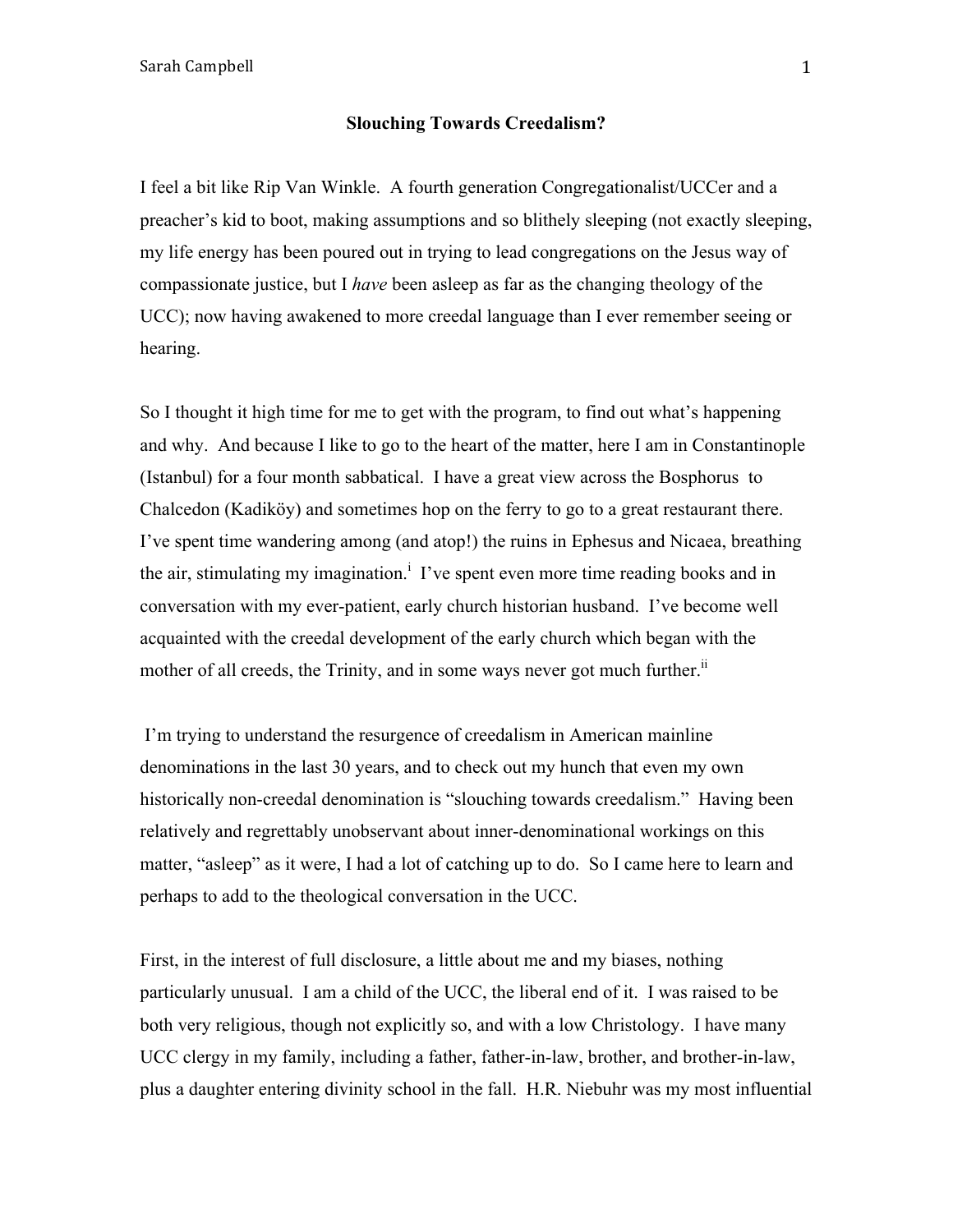theologian while in seminary. He helped me move from a troubled agnosticism to a lively faith, with a theology and ethics grounded in radical monotheism. After seminary, Borg, Crossan, and Wink helped stir the embers of my Jesus love into a bright consuming flame. I have a strongly apophatic mystical sensibility that is fed by a centering prayer practice, albeit inconsistent. I've been a devoted parish minister for the last 18 years and now, half way through my career, I note that while I'm moving closer to Jesus, I seem to be moving further from the creeds. I am grateful for the opportunity afforded me by my congregation and the Louisville Institute<sup>iii</sup> to take sabbatical time and wrestle with the questions that have been hounding me, such as these:

- *How might the creeds have more meaning for me?*
- *What does it mean to be a non-creedal denomination?*
- *Has there has been a resurgence in trinitarinism (creedalism) in the UCC? Why or why not? If so, is this the only voice?*

In this article I will share my three major sabbatical learnings—about creedalism in the UCC, about the trinity, about how the creeds came to be—and then I will bring them together at the end into an agitation for my denomination.<sup>iv</sup>

# **The UCC**

*No Creed but Christ. No Name But Christian.* 

*We covenant with you, O God, and one with another, and do bind ourselves in your presence to walk together in all your ways, according as you are pleased to reveal yourself to us in your blessed word of truth.* (Salem Covenant)

Use of creedal language *is* on the rise in the UCC, and not just in sermons or church mission statements. The creedal adjective "triune" is popping up in surprising places in national UCC writings, in corporate public documents. The 2008 advertisement for the General Minister and President of the United Church of Christ said: "The General Minister and President must be someone who is grounded in the faith in the *triune* God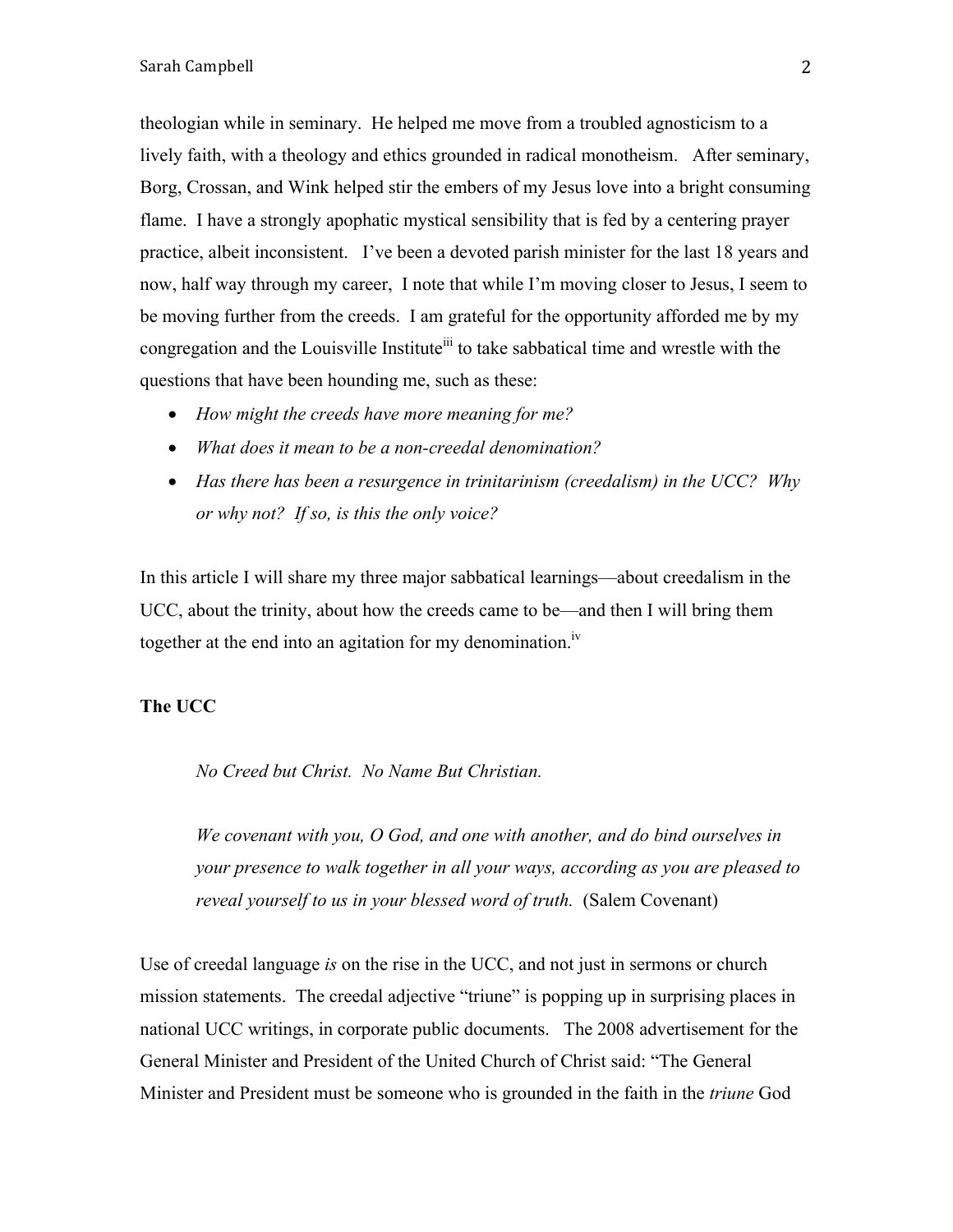$\ldots$ "(italics mine) As far as I can tell, this is new." This language "triune God" was not used in the ads in 1988 or 1998. Just two clicks into the UCC web site one reads, in bold print and with no attribution: "We believe in the Triune God..."<sup>vi</sup> And there has been a slight but noteworthy change in the brochure, "Who We Are, What We Believe," in a presumably—more recent printing. What was "We confess the authority of one God" is now "We confess the authority of one *triune* God." (italics mine). I wonder if this increase in creedalism, slouching though it may be, got its impetus from a synod vote in 1981. The 13<sup>th</sup> General Synod "requested that the president of the church, through the Consultation on Church Union (COCU) and other communions to explore the joint development of a new statement of faith…as expeditiously as possible and asked that the new statement 'affirm the triune nature of God'...."<sup>vii</sup>

What is the reason for this resurgence of creedal language in the UCC? Some might claim that this is a natural evolution for our young denomination, that we are finally (and it's about time!), rather like the prodigal son, coming to ourselves and clarifying who we really are. Perhaps, but I find a constellation of other reasons to be much more persuasive. The Barthian influence (and to a lesser extent , the influence of Rahner and Möltmann) in mainline seminaries is surely a, if not *the*, major contributing factor. The Confessing Christ movement arose, at least in part, in reaction to the *New Century Hymnal* which used inclusive language.<sup>viii</sup> Our ecumenical work, key to our identity as a uniting church, sometimes exerted pressure on us to accent a creedal identity; our denominational partners needed more theological definition than we were easily able to give.<sup>ix</sup> The influx of new members<sup>x</sup> some of whom, often on account of our liberal social beliefs, have an unconscious assumption that there *is* a normative Christian theology, and they can't help but "resist the loose ends."<sup>xi</sup> These four factors, and surely more, have led to the drift towards creedalism in the UCC.

This is not to say that trinitarianism is foreign to the UCC. Far from it! On the web site (www.ucc.org/beliefs) are listed many creeds that we claim as our own and that include explicit trinitarian language. At least three of our four founding denominations are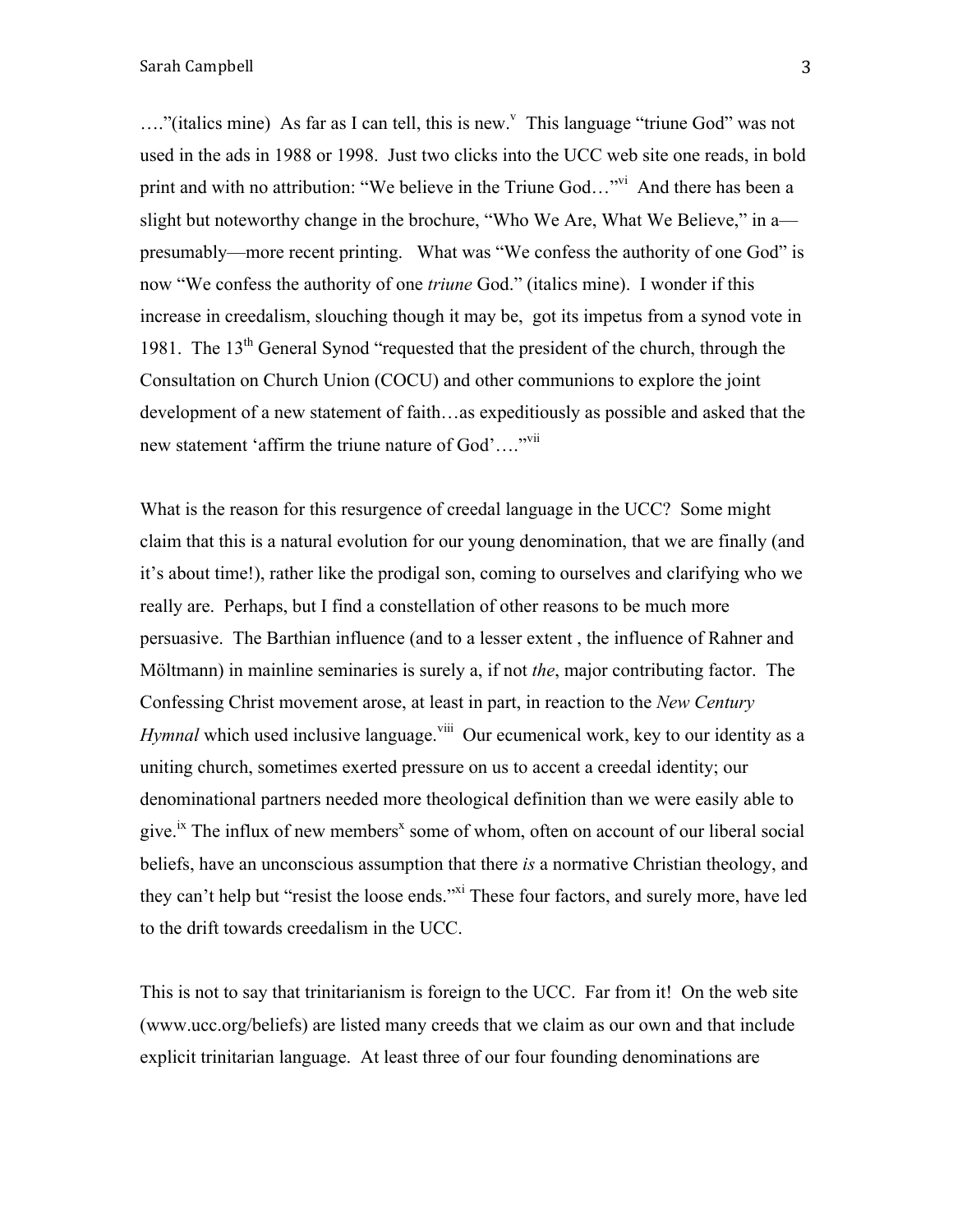imbued with, if not fully grounded in, the creedal language of Nicaea. (Reformed had the strongest creedal position, Christian the weakest.)

But one can also find explicitly non creedal, and even non-trinitarian, theology in our history. (Go to the web site again and look for these statements that we also claim as our own: The Salem covenant, Principles Christian Church, Statement of Faith, UCC. ) Indeed, within all of the traditions- Congregational, Christian, Evangelical, and Reformed –one can find different schools of thought about creedal authority. For example, the radical branch of the reformation that influenced part of the puritan tradition bypassed the creeds and returned to an earlier pre-Nicene view of Christ. "They proclaimed a strictly monotheistic idea of God and clearly subordinated the person of Christ. They rejected the philosophical terminology of the creeds and maintained that the concept of the Trinity as found in them was not biblical."<sup>Xii</sup> And the Christian movement, sometimes explicitly unitarian,<sup>xiii</sup> desired union with all who consider themselves Christian regardless of where they were on the creedal continuum: "Let all Christians consider themselves members one of another: because in the estimation of scripture they are indeed."<sup>xiv</sup>

How was it that in the 1950s our parent denominations, the Congregational Christian and the Evangelical Reformed, coming from so many different backgrounds, including those who found the creeds meaningful and those who found them problematic, came to desire holy union? Let's not forget how remarkable this mixed marriage was (and is!) Not Flower Children but children of the Life and Work Movement of the first half of the century, the founders of our denomination believed that they could offer a sign of hope to a world torn asunder by coming together, despite difference, that is, by becoming one. And they wanted to combine their considerable energies to prosper the work of the kingdom of God. And they trusted, oh how they trusted!, that what they had in common was enough. Yea, more than enough!-- the desire to follow Jesus. "No Creed but Christ. No name but Christian". "In essentials unity. In non essentials diversity. In all things, charity" "Doctrine Divides: Service unites".<sup>xv</sup> The slogans then were every bit as profound and catchy as today's "God is still speaking." First the two denominations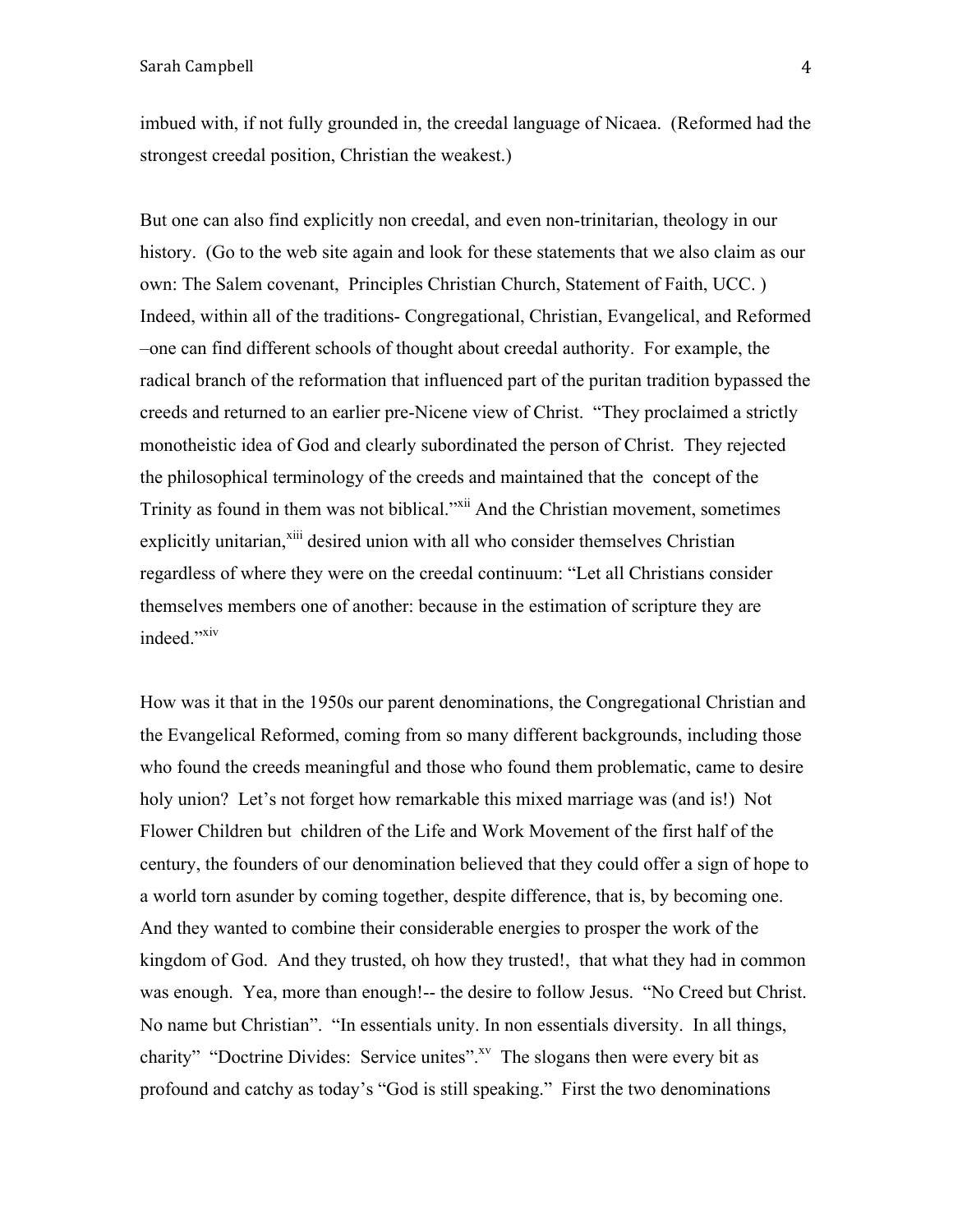created the "Basis of Union". But during those pre marriage counseling sessions, when they were hammering this thing out, surely they must have wondered whether this marriage was possible and whether it would have integrity. I can the hear the conversation…."We have so many different interpretations of belief even with ideas as central as the Trinity."xvi But their deep faith and enthusiasm won the day. "Yes, we must!" "And we can!" "As long as we all claim that Jesus is the sole head of the church."<sup>xvii</sup> And so they were married. And their vows? a statement of faith unlike any. It is not trinitarian.<sup> $xviii$ </sup>It is like our scripture: It is the language of activity not the language of metaphysics. It is beautiful.

So much of the prevailing discussion about our theological identity echoes the concerns of the founders. And there are still those who, like the children of the Life and Work Movement, believe that our clear and strong identity as a denomination is found in our mission, our mission to work for the kingdom of God in and through the inexhaustible power of Jesus Christ.<sup>xix</sup> And this is enough. It is more than enough.

## **Trinity**

*Trinity as a plant. Father as deep root. Son as shoot that breaks into world. Spirit as that which spreads beauty and fragrance.* Tertullian

*For Christians, the Trinity is the primary symbol of a community that holds together by containing diversity within itself*. Kathleen Norris*.* 

*They drew a circle that shut me out Heretic, rebel, a thing to flout. But love and I had the wit to win We drew a circle that took them in. (Edwin Markham)*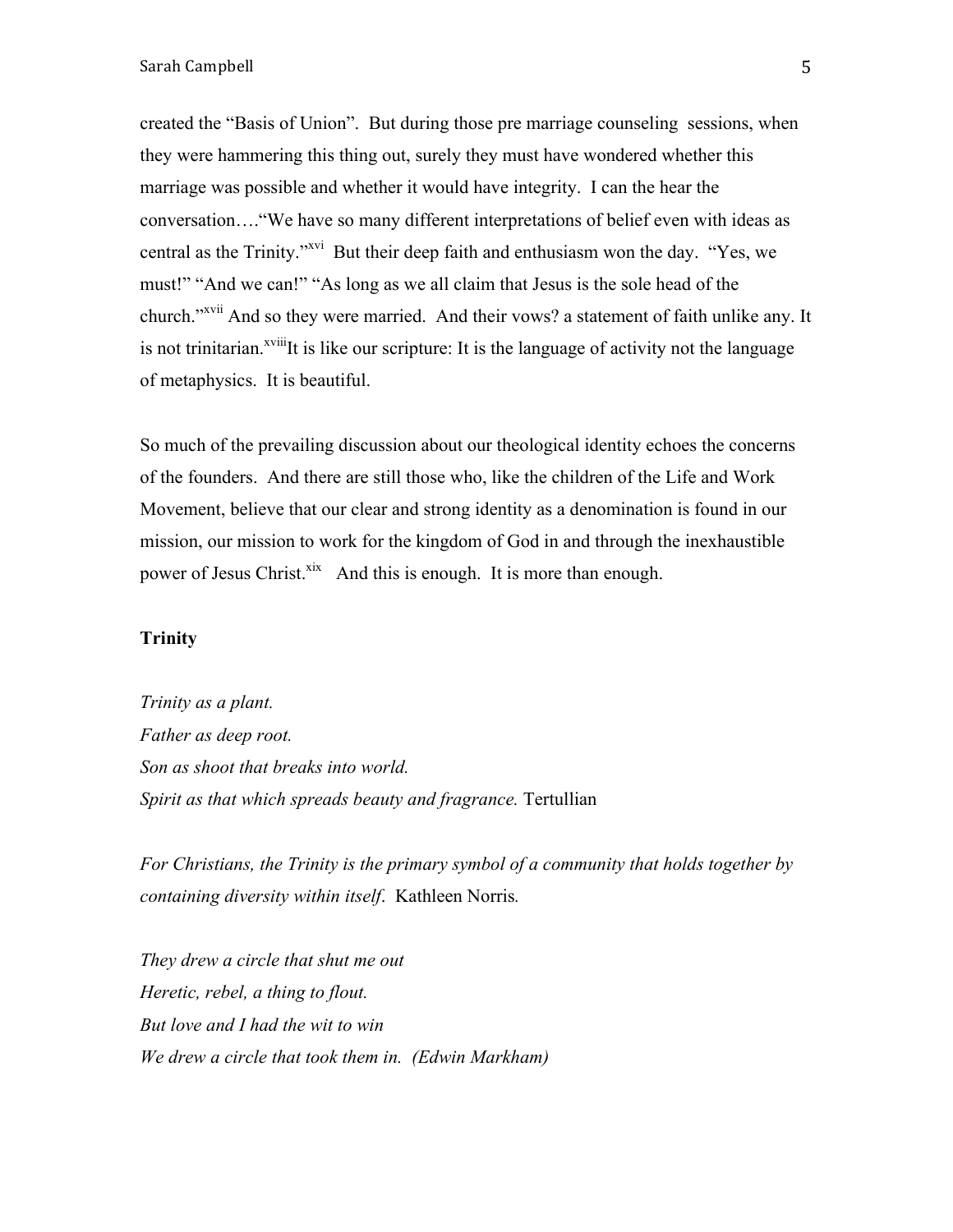I confess. I am surprised. Not only do I better understand why the trinity is so meaningful to so many but it is becoming meaningful to me.

I've resisted this. Trying to live as a radical monotheist (with all too occasional lapses into henotheism), believing in the radical oneness and connectivity of all within Being-Itself -- well!, this way is rich and demanding, enough for a life time. And when I sit for 20 minutes of centering prayer sometimes I feel as though I am resting in the heart of the universe, one with Being-Itself. The thought of three names or threeness or any names is counter effective in centering prayer. Rather I strive to go into the heart's secret room, into "no mind" and just be, leaving all thoughts, all words and numbers behind. This is to say that the concept of God as one has been key to my theology, my ethics, my spirituality.

But I'm beginning to see how the trinitarian concept can be useful and enriching. (And I wonder what else I may be missing! What new theology will come my way and light up the dendroids of my Christian mind in this adventure of ideas?!) For me, it's kind of like art. I never imagined that any style of painting could please me as much as impressionism. Furthermore, abstract expressionism looked forbiddingly abstruse. But I opened my mind and now I appreciate both impressionism and abstract expressionism. Both open my doors of perception and this always good. Maybe you *can* teach an old dog new tricks.

As one who loves all things mystical, I am intrigued by the spiritual possibilities in the trinity. Not unlike a Zen Koan<sup>xx</sup> or a Jewish Mandala, mystical contemplation of trinity can shift you to another plane of consciousness. "Unknown infinity plus unknown infinity plus unknown infinity equals unknown infinity.<sup>"xxi</sup> And the beauty of this trinitarian mysticism is that it is essentially dynamic, not static. God is not rock: God is a circle of love.

Other good things can happen with trinitarian thinking. When God is conceived of as one transcendent supernatural being, too often a patriarchal, authoritarian based human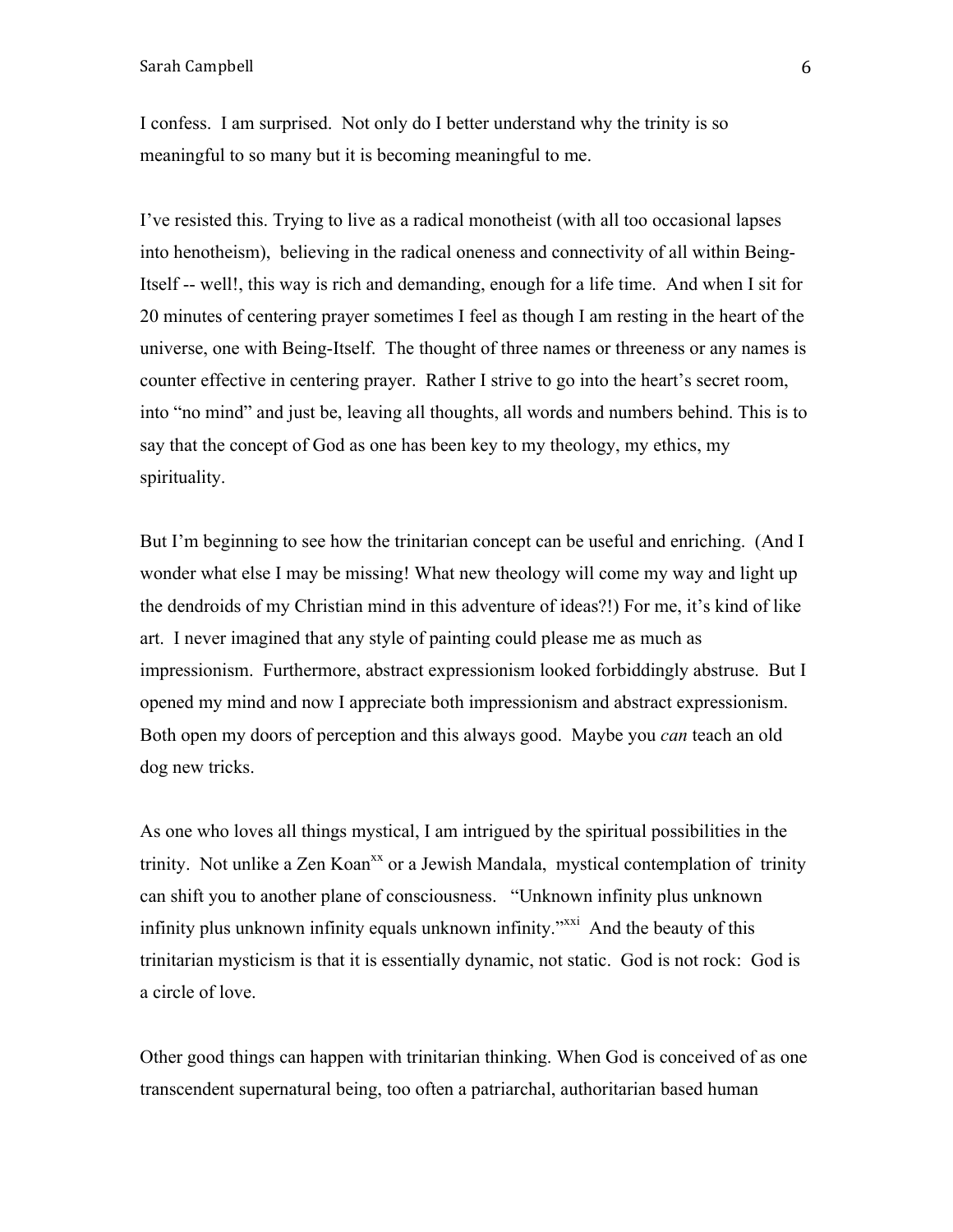community follows. But something opens up when God is imagined as trinity, as essentially social and interdependent. The prevailing myth of original aloneness is thwarted. God is not a king: God is community. And thinking of God as not just community, but as *diverse* community also has implications for the world. It undermines any demonic drive towards homogeneity. Rather, a deeper appreciation for essential diversity is revealed. God is not a white heterosexual male: God is diverse community.<sup>xxii</sup> I am only beginning to enter into this new way of thinking but am eager, with open mind now, to explore more trinitarian thought.

There may be some symbols, some language of the faith, that would be better left in the dustbin of history ("total depravity" and "predestination" to name two) but "trinity", I've discovered, is not one of them. I believe, along with the founders of the Re-Imagining Conference and Tillich before them, that there is inexhaustible meaning in the symbols of the faith; and that we should not give up on these potent words, words like "sin" and "salvation" and "trinity", but rather reclaim them from the privatistic gospel fundamentalists, plumb their depths and teach them to our children. They are the poetry of the faith and they will give us true life.

**But I need to be clear**. I am speaking here about the "trinity" as symbol, that is, as a useful metaphor for God; **not** as ontological truth. I am not making an assertion about the objective reality of God (this is not within our capacity of humans) but rather a judgment about the usefulness of the trinity as an idea in thinking about God. This is the difference between what is often called the *economic* (suppose God is like….) and the *immanent* (God is.....) understanding of the trinity.

With the resurgence of creedal language in the UCC, I wonder whether those who consider themselves trinitarian are content to keep this identification fuzzy for the sake of peace and unity within the denomination. Seldom do people ask for, or offer, clarity about whether one is referring to an *economic* or an *immanent* understanding of the trinity. Assumptions are made and we leave it at that. But this is a big problem. It may keep a kind of peace but it is disingenuous for the *economic* and the *immanent* are as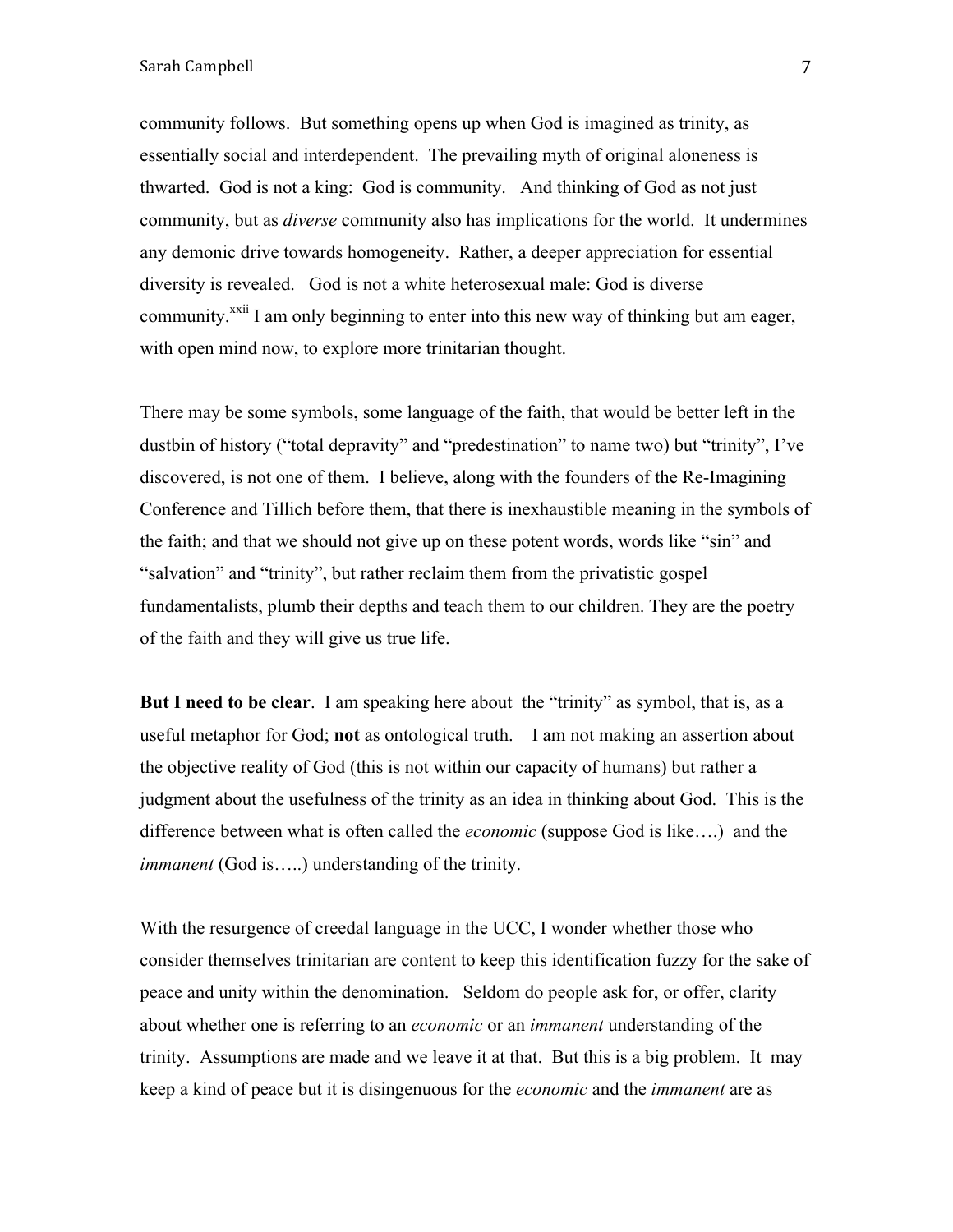#### Sarah Campbell 8 and 3 and 3 and 3 and 3 and 3 and 3 and 3 and 3 and 3 and 3 and 3 and 3 and 3 and 3 and 3 and 3 and 3 and 3 and 3 and 3 and 3 and 3 and 3 and 3 and 3 and 3 and 3 and 3 and 3 and 3 and 3 and 3 and 3 and 3 a

different as apples and oranges. And their implications are vastly different. The economic is metaphorical: It leaves the circle open. The immanent is an assertion of metaphysical truth that one is required to believe as divine fact.: It draws a line in the sand. Even those who cherish the trinity as a most important metaphor for God may not make the cut of the immanent trinitarians if the metaphor is deemed insufficiently Christocentric. I recently heard someone say about an well known theologian, "She's no longer in the faith. She doesn't believe in Christ as the second person of the Trinity." To put it overly simplistically, think of the children's game in which they go to one side of the gym or the other in response to a series of questions. "If you consider yourself trinitarian, go to this side…" "Now, if you consider all God language but feeble human attempts to describe that which is beyond description go to this side"…and many of the Trinitarians, the economic Trinitarians, would surely switch sides, joining the nontrinitarians.

This gap needs to be acknowledged. When the adjective "triune" is added to God in corporate, public documents, ie. job advertisement, web site, and brochure, the immanent/ontological meaning is assumed. It is therefore, in this context, creedal language. (We don't use other metaphorical language.. ie. we believe in "the ground of all being" (Tillich) or in "the more" ( William James) or in "Being-Itself (Niebuhr)) I strongly question whether we, as a non-creedal denomination, should be using the expression "triune God" in our corporate, public denominational documents. (Sermons and local church publications and web sites are, of course, an entirely different thing.) This is not just a matter of semantics. It matters.

Trinitarian language leaves some of us out-- those of us who are radical monotheists… or those of us who resonate with a binatarian Christian theology (process theology is arguably fundamentally binitarian, as was much of the early church theology with its focus on God and Jesus. The spirit was an after thought.)… or those of us who absolutely need to have wisdom, Sophia, included in the Godhead… that is, trinitarian language leaves those, who have construed Christian theology in other ways equally biblical and liturgical, equally coherent and illuminating of experience, out of the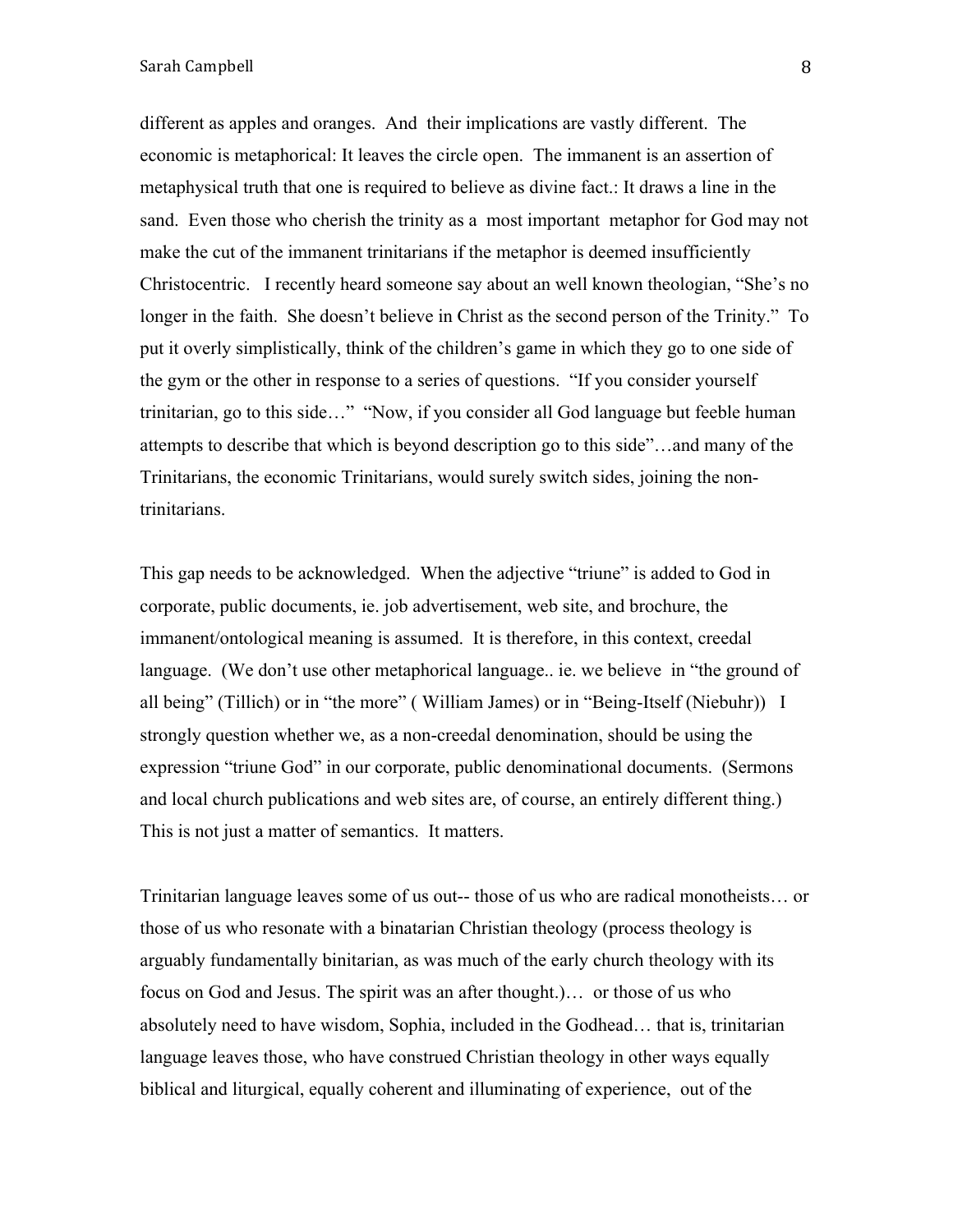circle.<sup>xxiii</sup>The language "triune God" leaves out those who grew up praying, not to Jesus, but to the one whom Jesus prayed to. This creedal language is not welcoming of all who consider themselves Christians. It is not welcoming of those who tentatively step into the sanctuary of the still speaking church with an unexplained longing. Kathleen Norris writes: "In working my way back to church (in her case, the Presbyterian church) I found that even when the hymns, scripture texts, and sermons served to welcome me, the Creed that we recited each week often seemed a barrier, reminding me that I was still struggling with the feeling that I did not belong. Of all the elements in a Christian worship service, the Creed, by compressing the wide range of faith and belief into a few words, can feel like a verbal strait jacket."<sup>xxiv</sup>

There is another problem with this trinitarian language when employed in an immanent way. It undermines our UCC assertion that we believe there are many paths to God. Whereas HR Niebuhr's work represented a step forward in inner faith relations (" 'Jesus represents the incarnation of radical faith' but Christians must not confuse the particularity of their history with the universality of the God revealed by Jesus<sup>"xxv</sup>); Karl Barth's work, his "radical christocentrism, which restricts knowledge of God solely to the revelation in Christ<sup>"xxvi</sup> is a step backward. How can we say that Muslims and Christians worship the same God, that Allah is just another word for God, *and* insist on defining God as Trinity? We can't. The triune God, immanently understood, is a Christian God, not the God that Jews and Muslims worship. This is not to say that we should hide or downplay Jesus when we are at the table of inner faith relations. On the contrary, Jesus is our unique gift to the world. But I agree with Lewis Ford that an "insistence upon the Triune God is an unnecessary act of theological imperialism."<sup>xxvii</sup>

Where does this insistence come from? Sometimes it seems less important how the three-in-one is understood than that there be the three-in-one. Even mystics of the middle ages seemed compelled to use trinitarian language to describe their experience of *oneness*  in order to stay within the good graces of the church. Theologian Cobb puts it bluntly: "The only real reason for retaining the doctrine… is that the church once declared that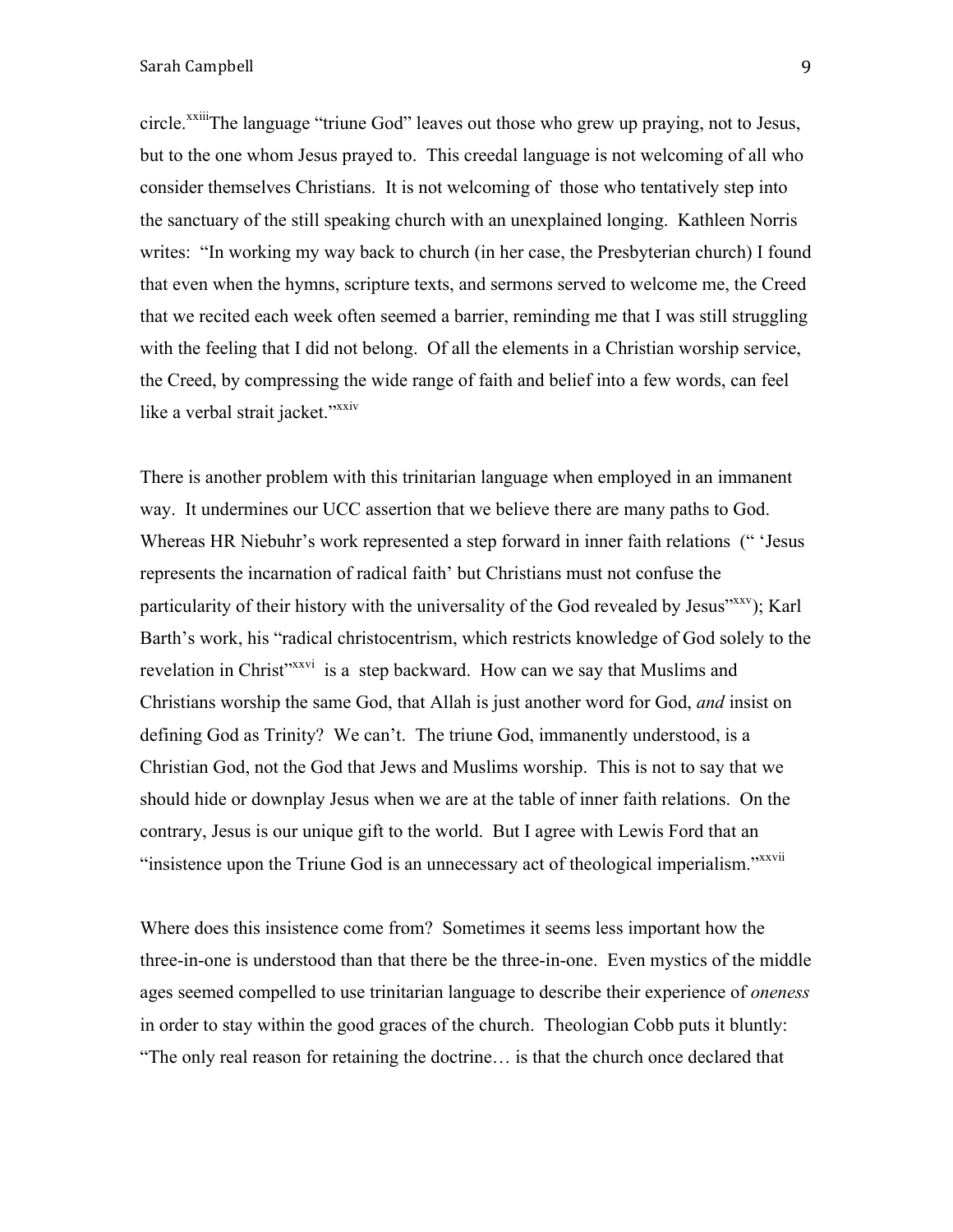God is three in one and so that some way of showing how three can be one is required."xxviii

# **Creedal Formulation**

# *"It's my soul we're talking about" Dioscorus*

*"What is it that makes you want to do the theology like linear algebra?" Cynthia Bourgeault*

Scripture is our Lake Itasca, our source and our sustenance, yet we are not fundamentalists: We know about historical biblical criticism and we buy it. It affects how we use our holy book. Why then, does it sometimes seem like we apply a double standard, that the other major tributary to our theology, which well deserves and requires the same rigorous historical critical approach, gets a free pass? Why is it that the creeds, how they came to be and who decided, squeak by without much scrutiny? If we are going to use the loaded language "apostolic succession", "apostolic faith" or "apostolic fidelity" and "catholic", and "true faith" and "tradition", then we must be willing to pull the curtain away from the wizard, in this case from Irenaues, the one who coined the term "apostolic succession" and proceeded to work out the first list which became the foundation of all other such lists.<sup>xxix</sup>

It is ironic that at the same time scholarship about the great variety of christologies in the early churches is increasing (books like Riley's One Jesus Many Christologies and Frederickson's From Jesus to Christ) many liberal denominations, as stated before, are becoming resurgently creedal. But it has always been in the character of the UCC to see new, "enlightened" ways of thinking, whether scientific or historical, not as a threat but rather as an invitation to listen more carefully for how God is still speaking. We should embrace historical creedal criticism, and its fresh work on the pre-Nicene church, just as we embrace historical biblical criticism. Of course, this historical creedal criticism is not so new. We have long known that Christian heresy (different schools of thought) proceeded Christian orthodoxy, rather than, as legend would have it, the other way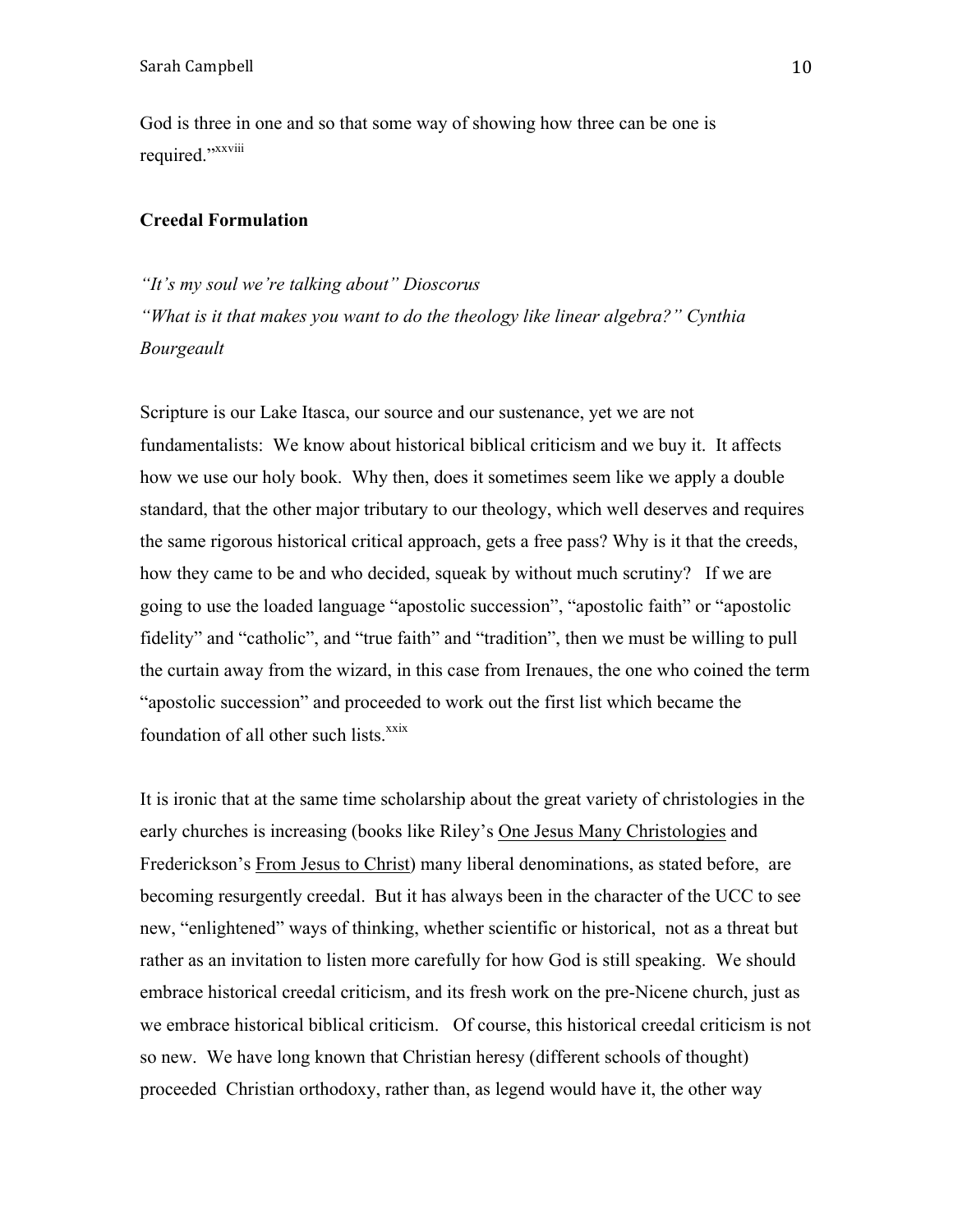around. I have in my hands a book I inherited from my father in law (the late UTS New Testament professor, Henry Gustafson) written by J.N.D Kelly and published in 1960. Near the beginning, the author warns the reader not to be surprised by the great diversity of thought in the early church. "Conditions were favorable to the coexistence of a wide variety of opinions even on issues of prime importance. Modern students are sometimes surprised at the diversity of treatment accorded by even the later fathers to such a mystery as the Atonement: and it is a commonplace that certain fathers (Origen is the classic example) who were later adjudged heretics counted for orthodox in their lifetime."<sup>xxxx</sup>

Many assume, thanks to Irenaues' shrewd work, that the creeds are genuine apostolic documents; that is, that they are a clear distillation of the one "true faith"; that is, a precious gift from God passed carefully and deliberately down from one generation of worthy leaders to the next.

Others say that the creeds were formulated through hard fought linguistic and political battles under the eyes of (and thumb of?) the newly converted Christian emperor and his descendents and that much blood was spilled. Indeed, and this is a shattering revelation, there were many more casualties from intra Christian creedal battles in the third fourth and fifth centuries than from the persecution of Christians in the first two centuries. A couple of hundred Christians died as martyrs because they were unwilling to recant their faith. Many thousands died at the hands of other Christians because of different notions about how the son was related to the father. $\frac{x}{x}$ And we know that this defensive ferocity, this creedal slaughter, didn't end in the ancient world. As Karen Armstrong notes: "Luther believed that all "heretical" books should be banned and both Calvin and Zwingli were prepared to execute dissidents."<sup>xxxii</sup> And how many women lost their positions in the church because they were part of the Re-Imaging Conference in 1993?

But we're getting ahead of ourselves. Let's start closer to the beginning. First, let us keep in mind that there were three major ingredients in this creedal concoction, this syncretistic stew: 1. The Jewish narrative with its monotheistic theology 2. Greek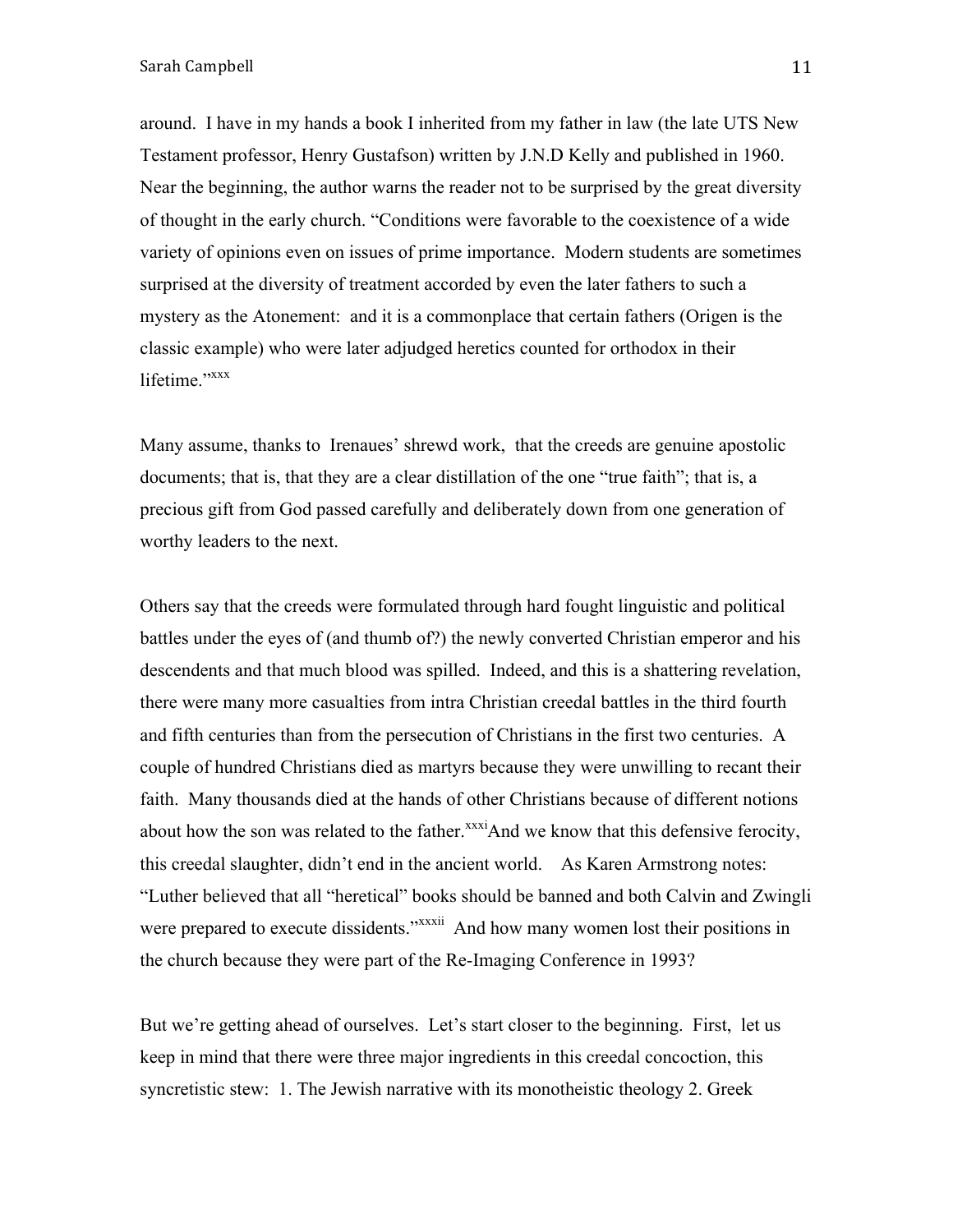thought- a philosophy that valued highly exact reasoning and the art of rhetoric and did not shy away from making ontological claims. 3. The Roman pantheon of Gods that never stopped multiplying. (Divine sonship was not uncommon. Aeneas, the founder of Rome, was born of the Goddess Venus and a human father. Also, certain emperors were deified after death.)

The beginning: Jesus came into the world and the world was changed forever. His teaching, his healing, his touch, his gaze, just being in his spirit-filled presence somehow changed people. Into their lives he brought hope, consolation, astonishment- the kind they remember feeling as children, joy at being on the earth. Later, when they tried to describe what had happened, some simply stayed quiet, glowing with their secret knowledge, but others grasped for words. Many said: He is the one. Jesus is the messiah. After Jesus was crucified, people continued to sense him. And they realized that his presence could be felt even more when they were together. Communities sprang up. People would keep the Christ presence alive by sharing special words and feelings. When together, they *became* the body of Christ. The hope, the consolation, the astonishment, the joy stayed with them. They shared meals. Songs emerged. So did liturgy. Miracle of miracles, love increased and they poured it out upon the vulnerable, caring for widows, visiting the sick, fulfilling every good work. Others noticed this band of lively, life giving livers and they wanted in. They were welcomed. All were welcome. But before they were allowed into the mysteries of the faith (the heart of worship) they had to learn more about The Way. They learned about the sermon on the mount, the ten commandments, the Lord's prayer. They learned practices of the faith like fasting and charity. The did not learn doctrine. There came the time when the newcomers were ready to be initiated into this new life. Some communities baptized "in the Father Son and Holy Spirit" and others used the simple words: "in the name of Lord Jesus". xxxiii

These communities were theologically diverse. In general, the Jewish Christian communities tended to believe that Jesus was adopted by (infused with) God at birth, or at baptism, or at the resurrection and the Gentile Christian communities tended to believe that Jesus was a divine figure who assumed human form.<sup>xxxiv</sup> But they all put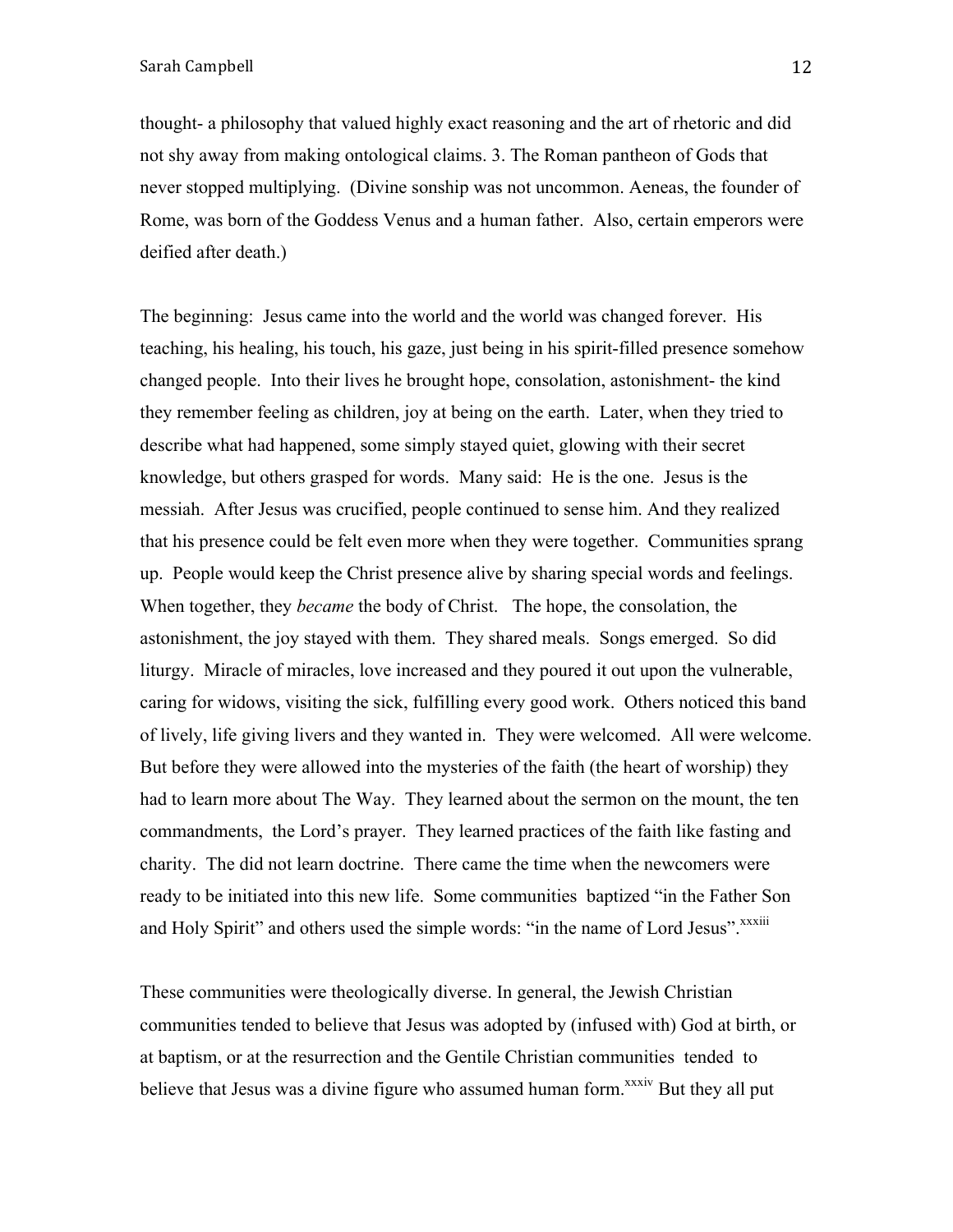Jesus at the center of their life together. They emphasized practice--communal and individual, spiritual and ethical-- over philosophical speculation. The were *on* the path, not sitting under a tree next to it pondering the nature of the path.

Then everything changed. There arose a need to define Jesus' relation to God. There arose a need to decide how "this high estimate of Jesus as God's son could be reconciled with monotheism".<sup>xxxv</sup> Was it the churches themselves that needed this definition or did Constantine need it to help unify the empire? Thus began the centuries long "conversation" that would result in the trinity and its consequent dogma the nature of Jesus. Constantine gathered all the Bishops to Nicea, wined and dined them and made it clear that they shouldn't leave until a decision was made. And it happened. The vote was taken and the nature of God was decided by a majority. There is a coexistence of Father, Son, and Holy Spirit in the unity of the God head.

Little did Constantine and his Bishops know, but they had just opened a big can of worms! They thought that they had gathered the best Christian minds, many well trained in Greek metaphysical thought, and that the formula they achieved was both simple and elegant, as well as being true. They thought that they had definitively answered the question about how Jesus was related to God. But instead the questions multiplied and "as they did so they imposed sharper choices of belief to be made at a deeper level of understanding and with more complex consequence in logic".<sup>xxxvi</sup> "Did Christ exist" before his incarnation? Is Christ begotten the equal of God unbegotten? Did Christ collaborate with the Father in the creation?"<sup>xxxxvii</sup> Even the crowds got into the act. Reminiscent of the crowds I hear right now outside my window—Turks riled up over a football game—the crowds of Arian sympathizers got whipped up in a frenzy and marched around the streets into the wee hours of the morning chanting: "*Where* are those who say the Three are One Power?"<sup>xxxviii</sup> It seemed as though everyone was invested in these creedal battles. But there were many others who stood on the sidelines, shaking their heads in disbelief after the Nicean event. There were dismayed for they did not believe that it was possible to vote on God. They did not believe that the story of God's love could fit into the mold of Greek metaphysics. They preferred the lack of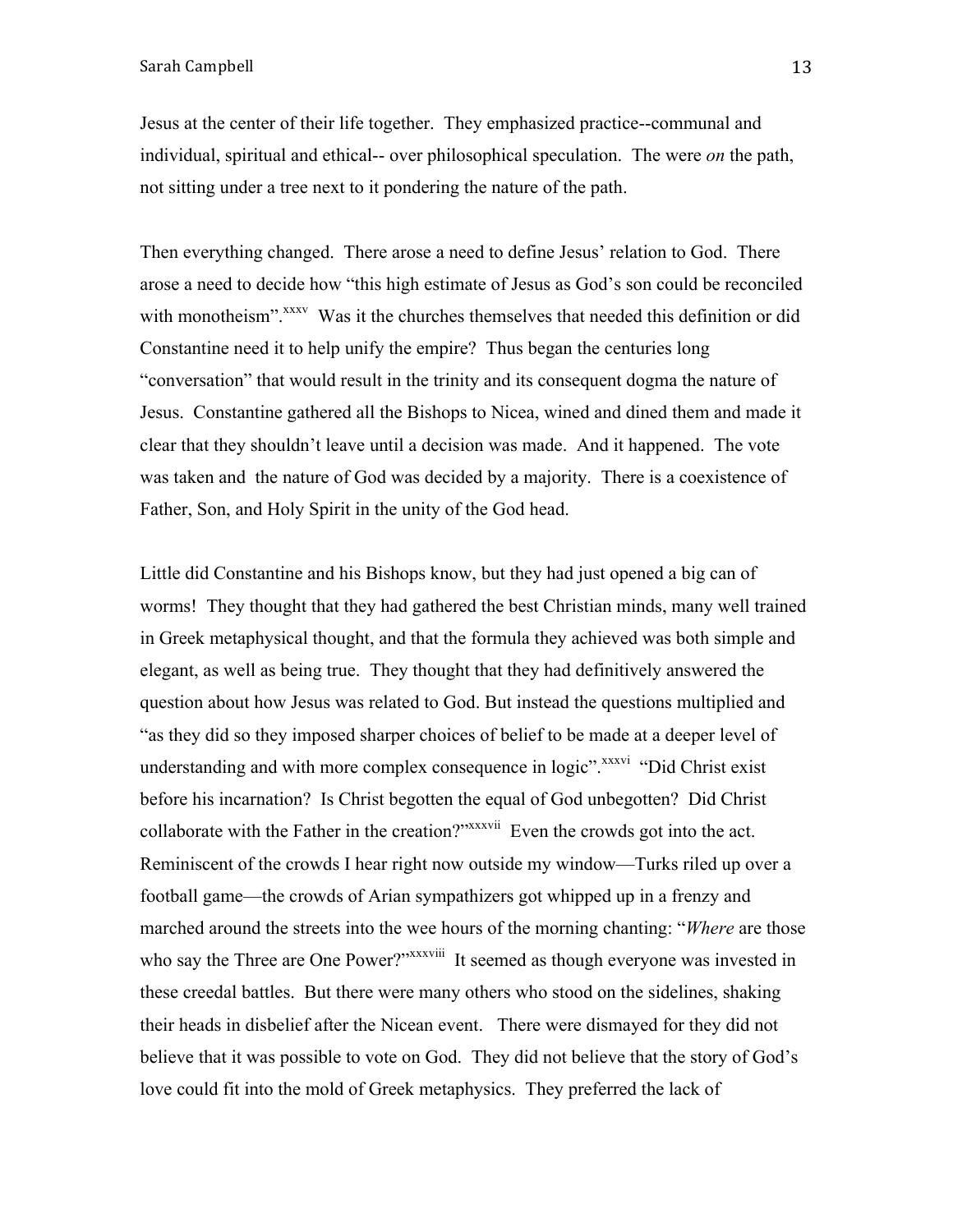definition.<sup>xxxix</sup> And this stream of disbelief and dismay has continued to flow through the centuries, down through the ethical and poetic writings, respectively, of theologians like Edward Hatch<sup>xl</sup>and Horace Bushnell.<sup>xli</sup> Surely the founders of our denomination drank deeply from this stream.

Was Constantine baffled? Nicea didn't go the way he thought it would. But he couldn't back out. If anything, the empire got more enmeshed in the church, in its politics and beliefs. The bribes and pressure (cushy job or exile?…) only increased. The empire *needed* uniformity of belief. "Come to this council" emperor says to bishops. "Vote in a way that strengthens the church. You really must…" Those "unanimous" decisions in the later councils? It wasn't just the holy spirit moving the bishops towards one heart and mind. The empire was breathing down their necks.<sup>xlii</sup> However much wisdom and beauty these early Christian creeds may hold, we can't forget that they were forged in the crucible of empire, at the center of power about as far from the margins as you can get. Pax Romana was in the air. And once the creeds achieved their final form, once the deciders decided, curses on anyone who departed from the decision. "The Fathers of Nicea defined everything beyond any correction. Curses on anyone who departs from what they said! No one adds, no one takes away!"<sup>xliii</sup> God is *done* speaking!

So…. whether the creeds are a faithful deposit of the apostolic succession…. or the unconscious theology of the church made conscious through the work of many good minds together, through trial and error....or simply a fine achievement of  $4<sup>th</sup>$  century theologians, who molded it, by choice, by trial, by discussion, into a single comprehensive, satisfying document…; whether Constantine was a Jesus lover or merely a cunning opportunist who thought a clearly defined Christianity would help unite his empire….or whether Constantine was invested in a particular Christology or just wanted to facilitate a successful council decision….; whether the creeds were a distillation of scripture or a betrayal of scripture…; whether the creedal formulations were necessary for the continuation of the church or whether the creeds nearly suffocated the spirit of Jesus ….; whether the creeds were ultimately a source of unity or of divisiveness…whether, whether, whether?!!!!!…whether you believe in one of the above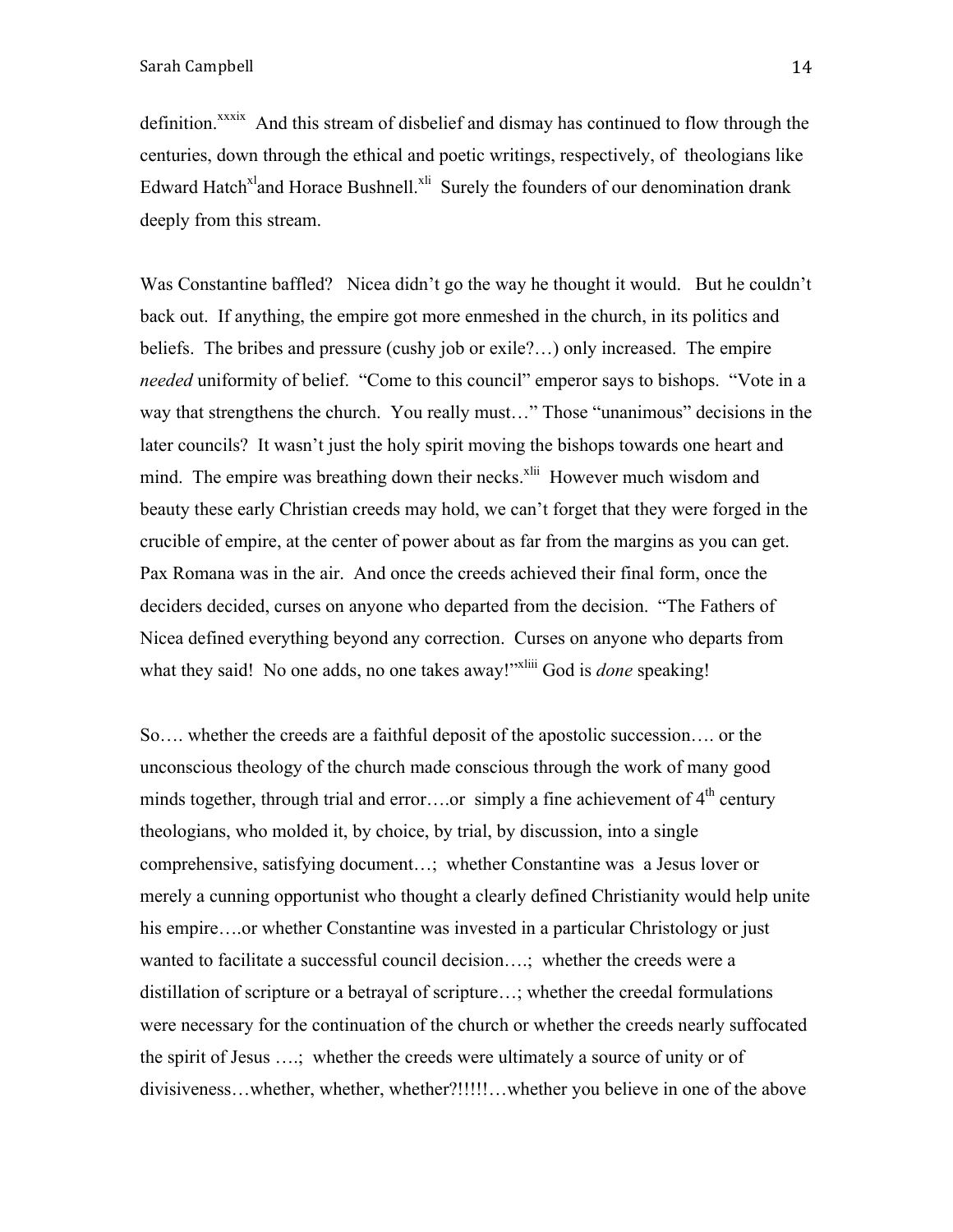or all of them depending on the day and the book you are reading… **it seems an act of hubris for humans to believe they can define God.**

Did anyone ever want to stand up in the midst of all that impassioned chest thumping and hairsplitting philosophizing and speak the words from scripture-- what God said to Moses when Moses asked God who God was? "I am who I am<sup>"xliv</sup>

There's so much we don't know about what happened in these early church councils. To the victor goes the chance to tell the story (and the right to eliminate all the variant stories). Consequently, not much of what would have been a voluminous amount of notes taken in the early church councils still exist. $x^{1v}$  Not much but some. Enough. We can be assured that, as Harvey Cox says "the history of Christianity is not just a history of creeds, but it is also a story of equally faithful people who question, alter, and discard creeds."<sup>xlvi</sup> I find myself increasingly intrigued by those "equally faithful people", those whose dissenting voices actually made it to us. And I wonder at the courage it took to not only swim against the strong tide but to risk invoking the ire of the emperor. In Antioch there were clergy who didn't want to sign something they didn't really understand. (Not all clergy were well schooled in Greek metaphysics.) "We're being asked something and we don't know what it is to say and we can't lie."<sup>xlvii</sup> And here's one who spoke out alone: "It's my soul we're talking about."<sup>xlviii</sup>

We do need to be in conversation with our ancestors, long and serious conversation, that engages both our poetic sensibilities and our critical capacities. How else can we make the faith of history our own? We need to listen to the wisdom of the elders just as much as we need to try to hear the hopes of the seventh generation. How impoverished we would be if we didn't know Augustine's thoughts about memory or Bonheoffer's about evil or Origin's about the nature of Jesus? But must we limit our engagement to the socalled orthodox thought? Must we then cover our ears lest we hear the *other* voices? Shouldn't we broaden our definition of "tradition" to include not only those on the winning side of doctrinal battles but also those from other schools of thought who were also followers of the Jesus way? This would require a reassessment of the potent words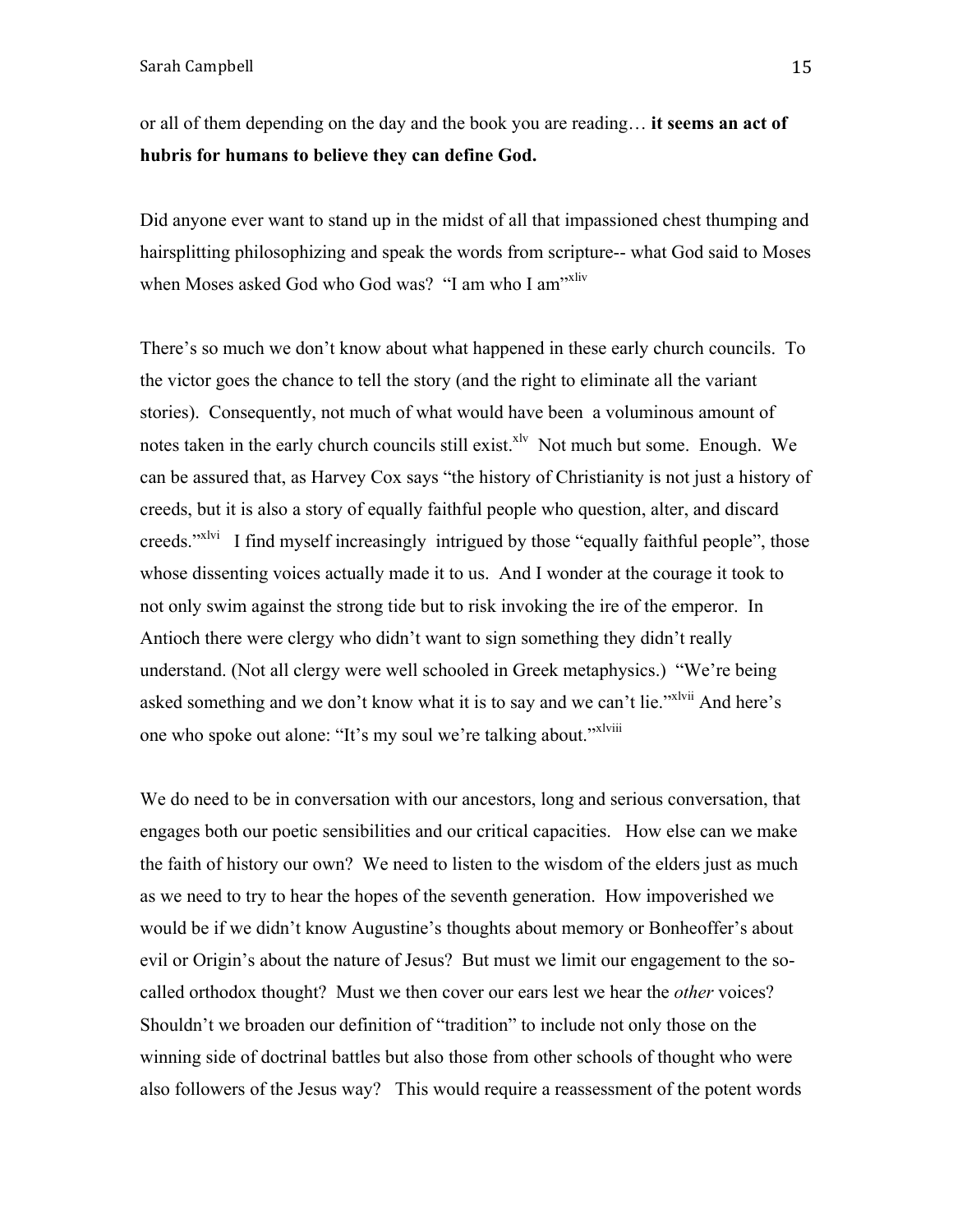like "apostolic succession" and "catholic" and "true faith". $x$ lix Must we make the narrative of tradition into a single stream when it is actually more like a tree with many branches? What if, rather than just following the single stream of orthodox thought, we had available to us the entire family tree to climb all over? (The UCC does well in this regard with that marvelously unruly list of creeds. www.ucc.org/beliefs)

Sometimes it can feel, when doing historical theology, a bit like you've discovered a great uncle that your family preferred you not know about, that uncle who was cut off from the family and dropped from the family lore… but you accidentally discover him in a photo album in the attic and sense that there is some big secret enveloping him… was he communist or transsexual?.... but as you look more closely at the picture he begins to look familiar….in fact, you notice that he really looks like you.... Or you look like him. And you want to know more about him, about how you are similar and how you are dissimilar, and you wonder about how many other relatives whom you don't know about…..

Yes. God is still speaking. In the voices we strain to hear from the  $7<sup>th</sup>$  generation and from the ancestors in our faith. All of them.

# **Immodest proposal: An Agitation For the UCC**

*Alleluia, Bread of Angels,*

*Thou our earth our food, our stay. (*W. Chatterton Dix*)*

*I walk into the mystery of God through the doorway called Jesus"* John Shelby Spong

*Christianity is not tight but spacious… a symphony and cacophony from which comes the music of love which we most need to hear."* Cynthia Bourgeault

We are at the beginning of an entirely new chapter in the Christian story, what is commonly called Post-Christendom. It is an exciting time for which the UCC, as a non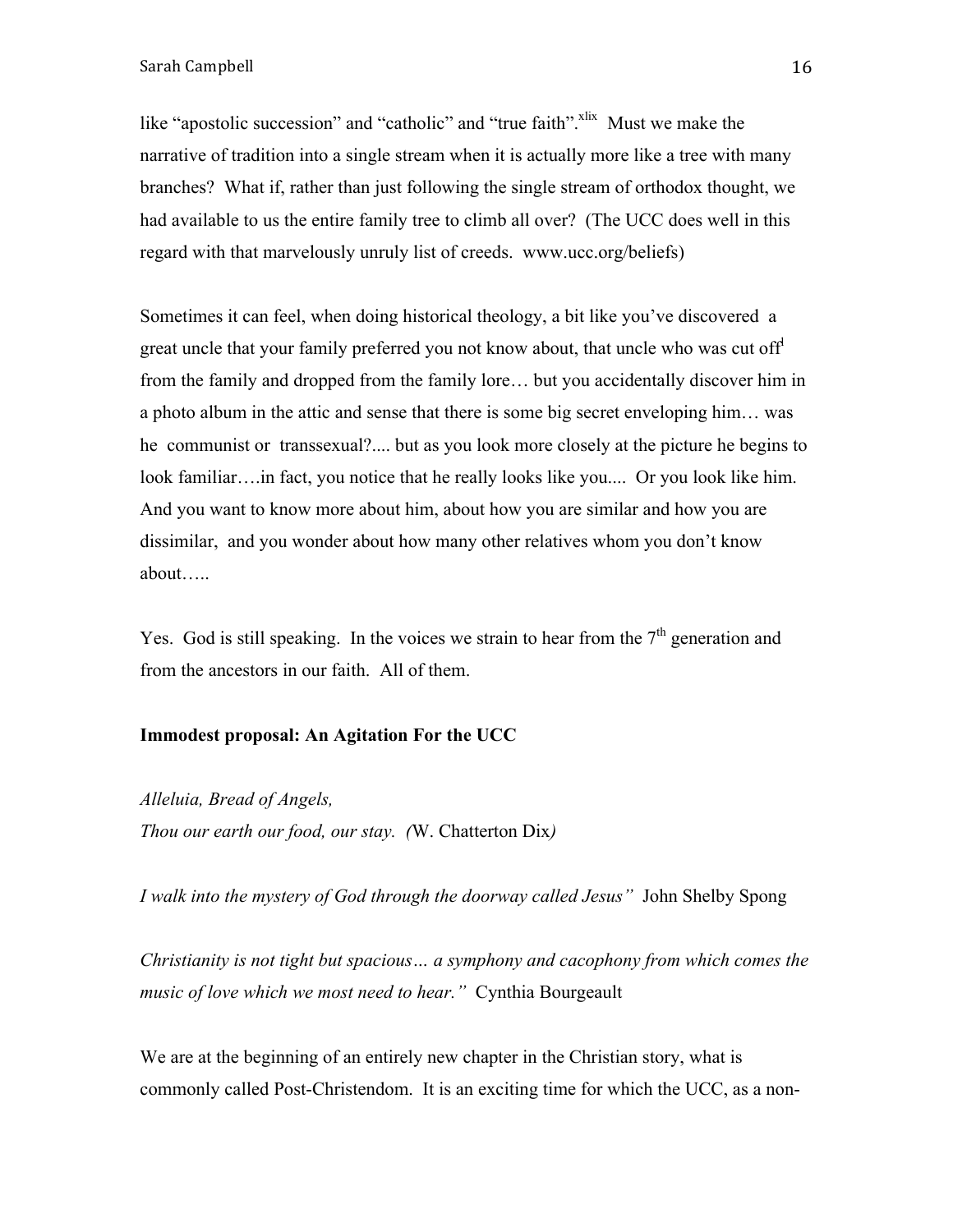creedal church, is particularly well suited. While creedalism is surging-- or perhaps it is sputtering now-- *another* movement is beginning to flow with power. Sometimes called Emergent Christianity, it is not essentially conservative or fundamentalist. Some of our own children, baptized as babies in this liberal denomination, are finding a place in it and helping to shape it. This movement, born in this post Christendom era, also called the post Constantine era, is, in many ways, like the pre-nicene, pre-constantine early church. It is non-creedal (or perhaps it is more accurate to say it is a-creedal or pre-creedal)and it emphasizes practice over belief—communal and personal practices, spiritual and ethical practices; practices that both shape and are shaped by vivid religious consciousness; practices like centering prayer, observing Sabbath, tithing (the modern tithe).

Rather than being embarrassed by our theological diversity<sup>li</sup> or harboring a latent theological inferiority complex, why don't we see our theological diversity as pleasing to God? One third century writer observed the Christian diversity in her time and reflected: "Consider how by this variety in beliefs the very maker of all is gratified."lii Furthermore, it is a unique and desirable witness in these times, when more and more connections are being made between pre-and post Constantinian Christianity. Harvey Cox writes: "Creeds didn't exist then. They are fading in importance now."liii Who knows? Perhaps we were born for just such a time as this?<sup>liv</sup> How wonderfully prescient of Shinn who wrote: "We are theologically diverse, at least as diverse as churches of the new Testament….. The writers of the Statement of Faith of the UCC in produced in some ways, a 'pre-Nicene' statement, that is a statement closer to the Bible than to the metaphysics that dominated Greek-Roman thought."<sup>Iv</sup> Is it time for a new slogan? How do we get *this* on a bumper sticker? "The UCC: an authentically AnteNicene Christian church!" As the emergent Christian movement discovers itself in the mother lode of current historical research on pre Nicene Christianity perhaps they will be glad to learn, and surprised to learn, that such a denomination exists.

Martin Copenhaver, concerned about our decreasing numbers while two other liberal denominations are growing, attributes it to our lack of theological clarity. He offers a "modest" proposal, stating what he believes can unite us, in a Prism article *United or*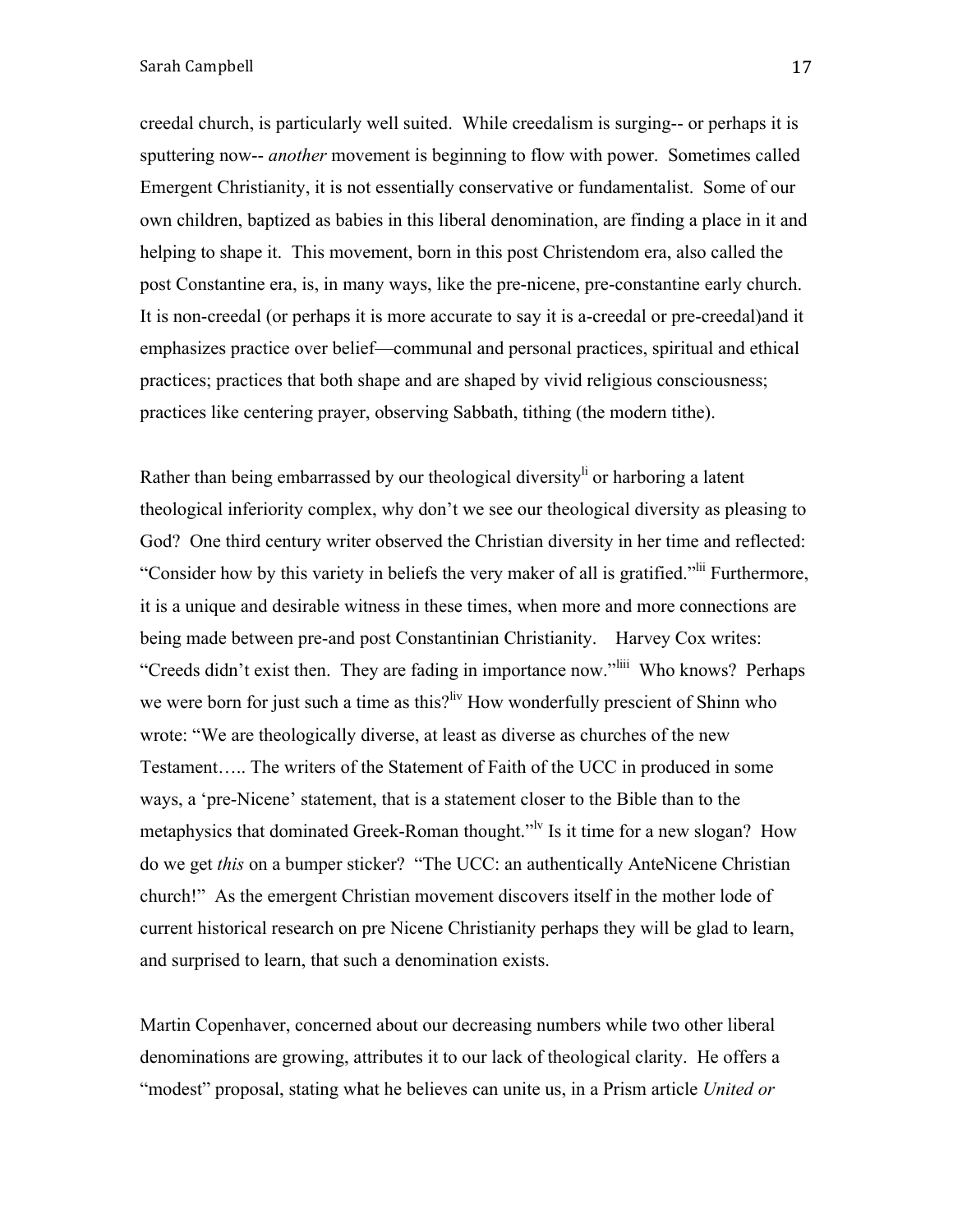*Untied.* "Our unity is in Christ. It is a gift of the Holy Spirit. We worship and serve the *Triune* God and none other." (italics mine).<sup>Ivi</sup> The use of the adjective "triune" makes this proposal, though brief, far from modest as already noted.

I offer an admittedly immodest proposal. This is what I think we should do as a denomination:

Let us proclaim our non-creedal Christian identity with all boldness, knowing that these three words *non-creedal Christian* can justifiably belong together, close together. Let us cease all "slouching towards creedalism". <sup>Ivii</sup> Let us desist from using the adjective "triune" in corporate statements. Let us intentionally include all kinds of God language, poetic and metaphysical, christologically high and low in preaching, in liturgy, in adult education classes.<sup>lviii</sup>

Let us more sharply define and strengthen our organizations, both as a denomination and as individual churches. Let us not just slouch towards order, let's run to it. *If* it's true that Nicea ensured the survival of Christianity at a critical time, it was because of the issuing of canons, not of creeds. It was because, at those councils, they defined church organization not metaphysical beliefs. <sup>lix</sup> The two, church order and creeds, need not go hand in hand. One of the aforementioned growing denominations is the Unitarian Universalist. They are not, of course, tightening their belief system, but they are tightening up their church order. And they are growing in new members and in the capacity to act boldly.<sup>1x</sup> The KOG work that our founders dreamed of is getting bogged down by cumbersome organization and lack of clarity and accountability of authority. Our quintessentially modern denomination functions poorly in this postmodern era Clyde Steckel notes in his important book *New Ecclessiology and Polity*.<sup>lxi</sup> We need to make dramatic ecclesiological changes. There will be losses, deep ones, but the only other alternative is a weakness and irrelevancy unto death.

Let us continue our ecumenical work with gusto- It is after all at the heart of our mission as a denomination-but not by sacrificing our non-creedal identity. We accept our partners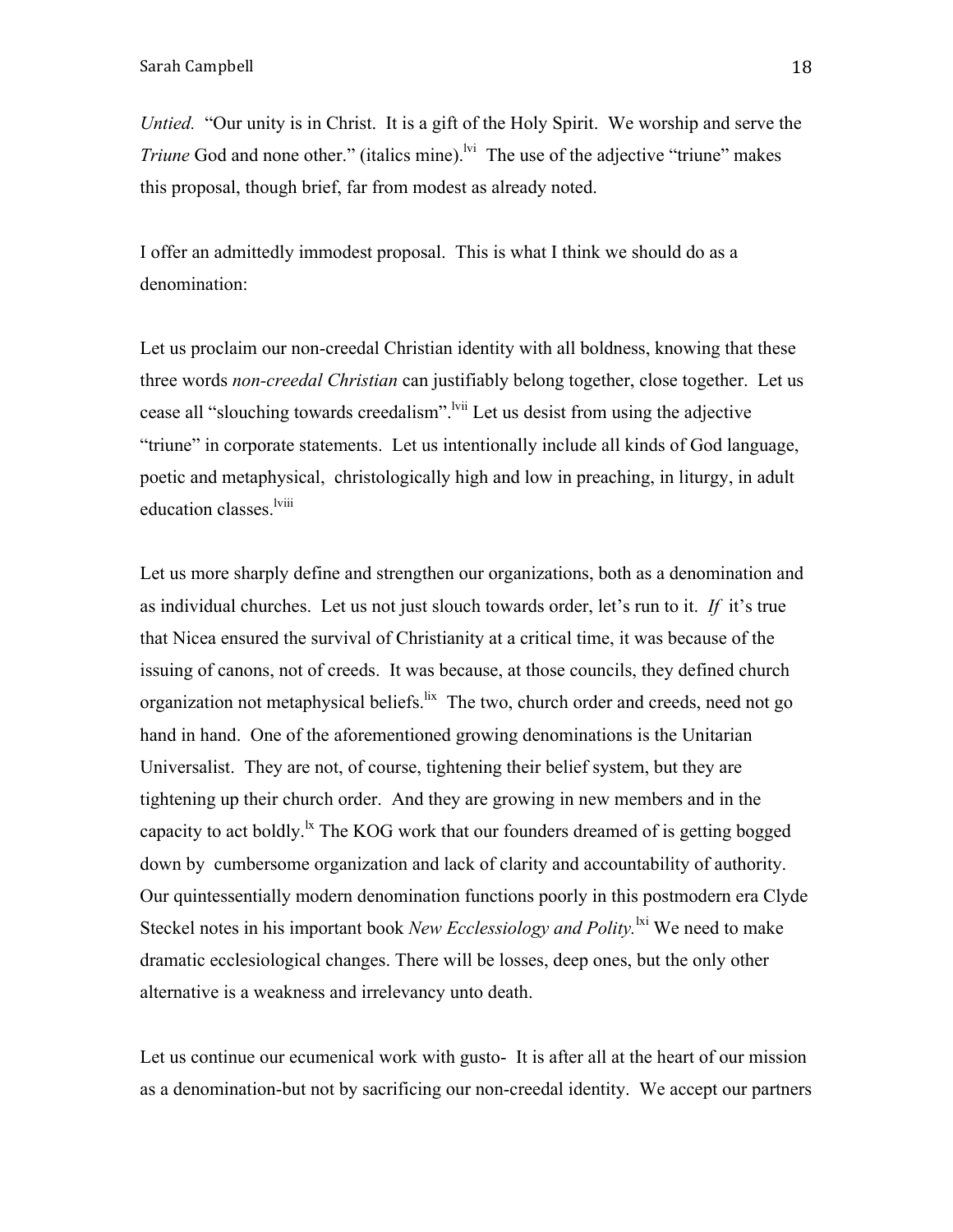the way they are, and want to get married, but it has to go both ways. We can not become something we are not in order to make them happy. Besides, there are many ways to partner. My congregation does some of its most powerful KOG work in partnership with other religious communities (unfortunately usually not UCC, not yet anyway, too much talk, not enough rigorous organizing). We do not look for purity of belief in our partnerships: We don't agree on all things: We partner with Lutherans and Catholics on health reform and with Unitarians and Reform Jews on equal marriage rights.

Let us strengthen our UCC identity by insisting (yes, I am choosing the word "insist" and not "encourage") that clergy "with standing" attend their annual conference. Clergy are the most constant leaders in the church and annual conference is when we receive our sorely needed, and usually happily received, booster shot of denominationalism.<sup>1xii</sup> And let's make sure every fresh ordinand receives a gift subscription to Prism in the hope that this will spark ongoing denominational theological engagement, of the midrash kind, not the authoritarian kind. It is not good for active UCC clergy to sleep like Rip Van Winkel.

Let us engage potential UCC ministers in rigorous, substantive theological dialogue without resorting to creedal testing at Ecclesiastical Councils. Let's learn about how the candidates engage with Christian tradition ("tradition" broadly defined, see above) and what streams of thought and which thinkers have most informed their own theology? Who knows what we might hear? (Follow up questions are often a good thing. Ill timed laughter is not.) "I'm a Feminist Barthian with strong liberation theology tendencies." "I'm taken with process theology and so tend towards binitarianism." "I trace my christological lineage back from Schleiermacher to Servetus to Nestorius to Paul of Samosata to Theodotus the Cobbler to Jesus."

Finally, and most importantly, let's get really, as Anne Lamott, says "Jesusy". We don't have anything to lose, no one to appease any more with a palatable religion-lite. After all, we are now in post Christendom. No one is a Christian by accident any more. If they are in church, it's because they are choosing this over a million other things they could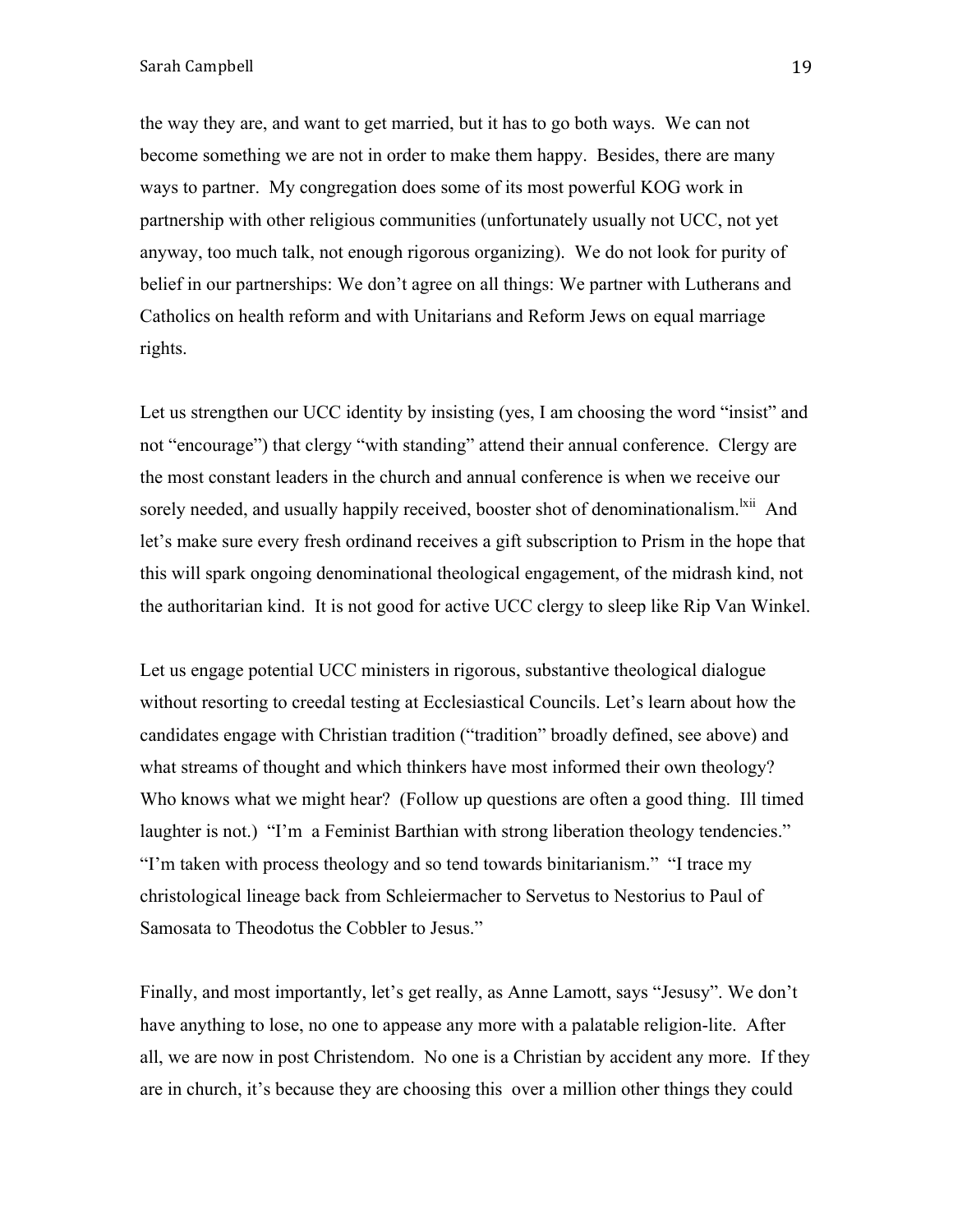be doing, including drinking a latte and reading the New York Times. They are choosing to follow Jesus. It's true. We are not building churches as fast as we did in the 1950s but thank God we don't have to dilute our message any more. No more dancing at the edges. Let's hurl ourselves into the mosh pit. Constantine is out of the picture: Let's *really* follow the Jesus way now. Let's rediscover the ancient practices. Let us be fortified: Let us eat the body and drink the blood<sup>1xiii</sup> and then set out on the path together, onto that exciting path into the deep forest of compassionate justice, not alone, but with one another. It's going to take money, time, commitment, and sometimes, when the injustice is so clear and so close, it will take a willingness to put our very bodies in uncomfortable and risky places…. as we go to Guatemala or to the Philippines to be in solidarity with the faithful justice seekers… or stand in front of a very, very angry crowd of neighbors and say what we know they don't want to hear about building workforce housing on our church parking lot…. or sit down and link arms with others obstructing business as usual, in an act of civil disobedience, at the headquarters of UnitedHealth because this corporation gives more money than any other to kill health care reform. …. If there are going to be causalities, let them be from martyrdom not from creedal battles.

I'm about to leave this city Istanbul. I've fallen in love with it. I'm going to miss the call to prayer five times a day and the awesome views with minarets reaching up to the heavens. I'm going to miss church, Christ Crimean, with its bells and smells where we chant the Nicene creed (with its curious "whited out" passage)<sup>lxiv</sup> every Sunday before communion. I'm gong to miss all the different mosques and churches, all the holy spaces in this city, that have held me as I pray. I'm not going to miss reading about the early church creedal controversies.

My husband and I spent some time with a Muslim calligrapher.<sup> $kv$ </sup> We will be bringing home two pieces of his work. One which we will place in a perfect spot in our living room is the Bismillah "Allah most compassionate and beneficent". The other one will go in my office. It is mine. It says "hiche" which means "nothing". God is not this or that. God is nothing. God is everything.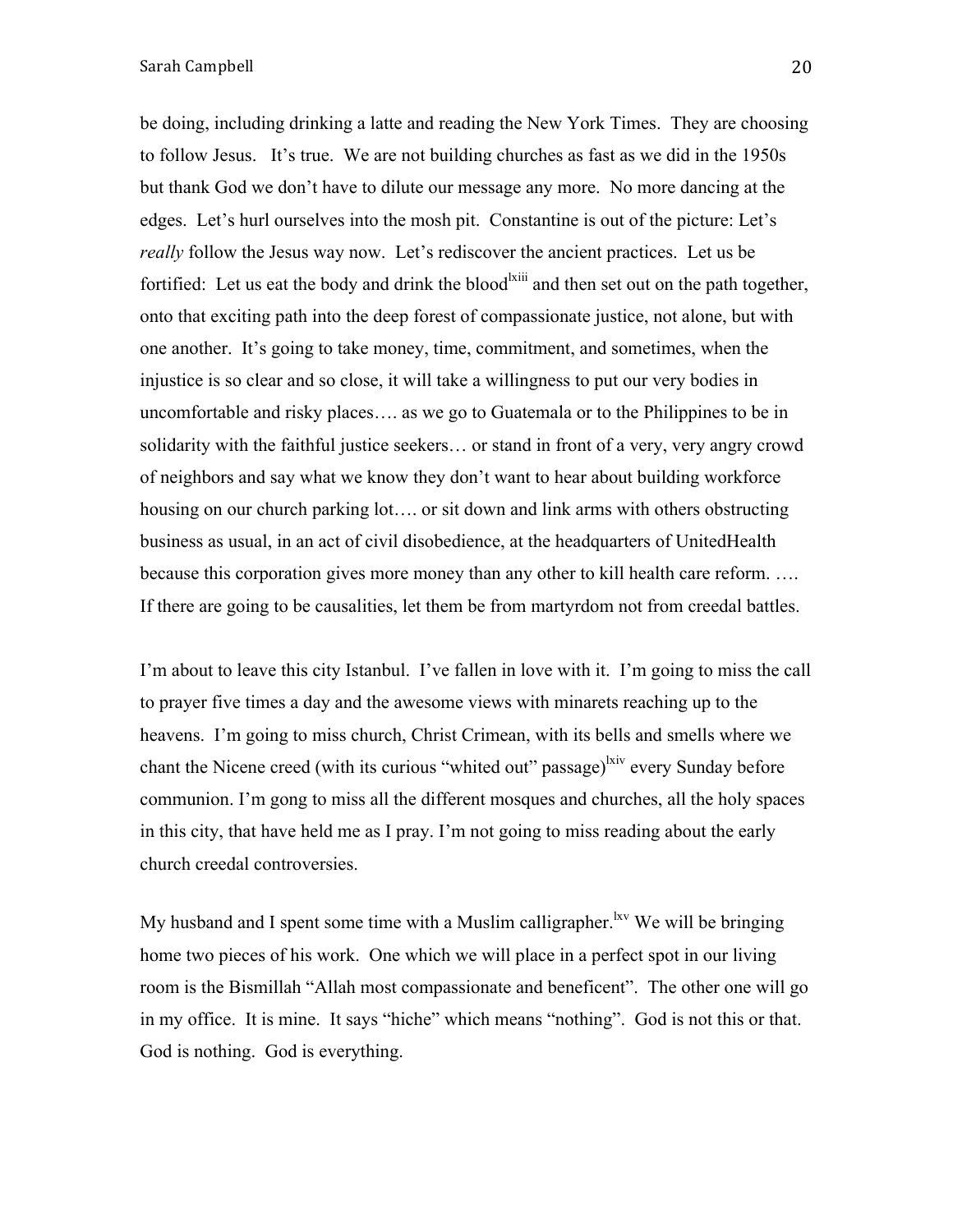### **Endnotes**

 <sup>i</sup> The three major branches of the Church (Orthodox, Catholic, Protestant) recognize seven ecumenical councils all located in what is modern day Turkey: Nicea (325), Constantinople (381), Ephesus (431), Chalcedon (451), Constantionple ll (553), Constantinople III (680), Nicea II (787).

ii With the exception of the last council (which focused primarily on the use of icons) all of the councils wrestled with the trinity or its effects ie. the nature of Christ. It is interesting to note that all other doctrines ie. salvation, atonement, the sacraments, etc. were formulated many centuries later. Trinitarianism with its attendant high Christology therefore *is* creedalism.

iii I received a Louisville Institute Sabbatical Grant for Pastoral Leaders for my project entitled "Non Creedal In the Cradle of Creedalism: Four Months in Istanbul".

<sup>iv</sup> An "agitation" is an important tool in community organizing. After learning a person's deepest held values from a series of one on ones, you make a judgment, saying boldly and strongly where you think they are veering from their true calling and what they need to do. They are free to accept the judgment or reject it as inaccurate. An agitation is *not* an irritation. Think of the agitation cycle in a washing machine, getting something clean again.

<sup>v</sup> The UCC archivist was only able to find ads from 1988 and 1998.

 $v<sup>i</sup>$  It is not located in the section "Beliefs (Faith Testimonies)" but rather at (www.ucc.org/about-us/whatwe-believe.html).

vii Roger L. Shinn, "Revisiting Statement of Faith," *Prism* 21.1 (2007), 10. Shinn adds that "it is worth noting that the Synod's action, unlike the Basis of Union, specifically gave instructions for a trinitarian statement. That reflects a heightened interest in the doctrine of the Trinity...."

viii Central statements in the Confessing Christ movement include: "Confessing Christ affirms faithfulness to the one Word of the triune God, Jesus Christ, which we are to hear and which we have to trust and obey in life and in death" and "central to the United Church of Christ is its trinitarian faith in Jesus Christ as Lord and Savior." (Leslie Zeigler, "Confessing Christ: Response to Benjamin Griffin," *Prism ?*, 12.)

<sup>ix</sup> "The challenge is to show our ecumenical partners that we do have coherent UCC beliefs and a confessional heritage." (Gabriel Fackre, "What Does the UCC Believe?," *Prism* 16.2[2001], 79.) "UCC representatives in ecumenical consultation wanted greater clarity. Christians in other denominations even wondered if we were a "church" because (they felt) we lacked theological focus." (Barbara Brown Zikmund, "Expanding an Ecumenical Vision," *Prism* 21.1 [2007], 48.)

<sup>x</sup> "In the fall 2007 UCC History, Theology, Polity class that I teach at Andover Newton Theological School, only 5 of 34 (all of whom are seeking ordination of some other authorization in the UCC) claimed birth right membership in the post 1957 UCC or one of its founding bodies."(Elizabeth Nordbeck, "Unfinished Business," *Prism* 21.2, [2007],17.)

<sup>xi</sup> Mary Luti writes candidly and cogently about how she wrestled with the value of being non creedal as she moved from Catholicism to the UCC. "Since I tend towards the normative and resist the loose ends…"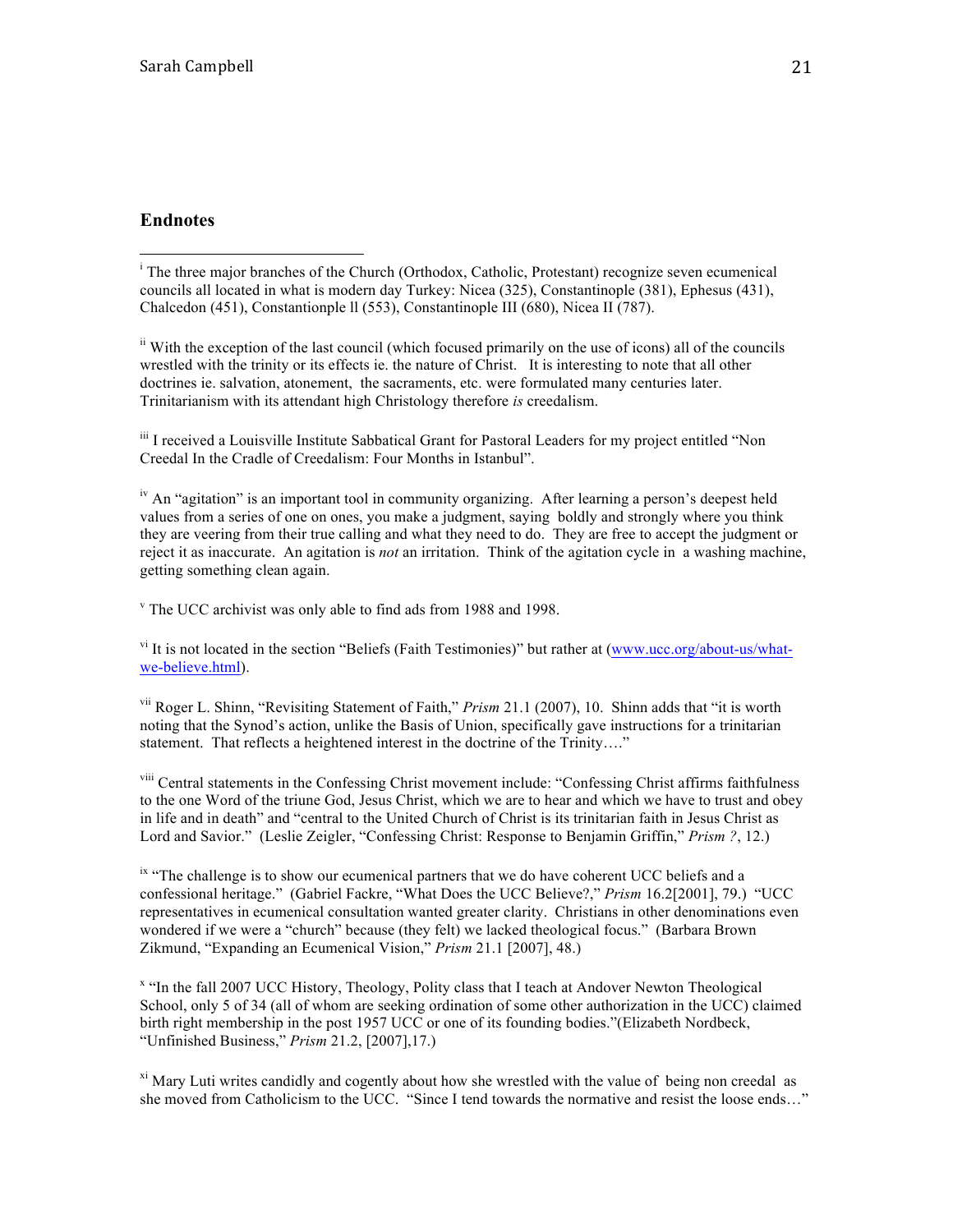I suspect that this tendency "to resist loose ends" is not uncommon to those raised in a creedal church. ("Thinking It Through: What It Means To Be A Non-Creedal Church," *Prism* 13.1[1998]*,* 44.)

<u> 1989 - Jan Samuel Barbara, martxa a shekara tsa 1989 - An tsa 1989 - An tsa 1989 - An tsa 1989 - An tsa 198</u>

xii Randi Jones Walker, *The Evolution of a UCC Style* (United Church Press, 2005), 56.

xiii unitarian with a small "u" refers to a Christian understanding of God that is nontrinitarian. Unitarian with a big "U", or Unitarian Universalist, is the name of a denomination with roots in the liberal Christian tradition but that now draws on many religious sources and is usually no longer considered Christian.

xiv Jones Walker, 153. Rice Haggard was one of the founding theologians of the Christian movement.

xv I thought I learned this phrase "Doctrine divides: Service unites" in my seminary days, but have been unable to locate the origin. Maybe I just dreamed it.

<sup>xvi</sup> Jones Walker, 78. She writes that the Enlightenment and the Pietist movements "shaped in all of these traditions an allowance for many interpretations of traditional formulations of the faith, and allowed individual theological dissent from beliefs as central as the Trinity, when people's own searching of the Scripture failed to convince them of is central truth."

xvii Elizabeth Nordbeck, "On Being An Unfinished Church: Reflections on Diversity in the United Church of Christ Today," *Prism* 16.2 (2001), 58. "The Constitution and Bylaws, through innumerable revisions and a major denominational re-structuring, unwaveringly affirms that Jesus Christ is the sole head of our church….But these statements leave a great deal unsaid. We *have* no definitive UCC statement about the nature of the Trinity, the sacraments, or the atonement.

xviii This is the author's opinion. Spirit is referred to in the first paragraph as synonymous with God, not as another "person" of God. God is the primary actor. Jesus is lifted up in one paragraph. "Unlike many classic creeds, the Statement of Faith does not follow a trinitarian outline. Rather it focuses upon the deeds of God and the responsibilities of the Christian life….The S.O.F. remains the single most important distillation of theology in the UCC." (Barbara Brown Zikmund, "A Documentary Trail" *Prism* 1 [1985], 12) Roger L. Shinn writes, circumspectly, in "Revisiting The Statement of Faith" (see above, 10): "When I am asked whether the Statement of Faith is trinitarian, I reply that it is as trinitarian as the New Testament. I accept the judgment of *The Encyclopedia of Religion* that the New Testament "does not contain an explicit doctrine of the Trinity…."

xix R. Paul Olson, "A liberating Mission of Reconciliation" *Prism* 13.1 (1998), 65. "…a preoccupation with correct doctrine risks a corollary interpretation of faith as essentially belief… We are more likely to achieve unity based on a shared commitment to Jesus' mission of advancing the kingdom of God… those who favor and those who de-emphasize a trinitarian doctrine, however, can be *united in mission and ministry* while remaining diverse in theology and christology.... Those who wish to claim more about Jesus' origin, divinity, and destiny, or his pre-and post -existence are free to do so, but hopefully, both they and others who wish to claim less could agree to this functional statement...."

xx Barbara Brown Taylor "Three Hands Clapping" *Home By Another Way (*Cowley,1999).

xxi Karen Armstrong, *The Case For God* (Alfred A. Knopf, 2009), 115.

<sup>xxii</sup> "Whatever else, trinitarian doctrine maintains that an irreducible diversity is necessary for the ultimate unity—or that the ultimate unity is itself communal in nature, in and through the irreducible diversity." (Marjorie Hewitt Suchocki, "Introduction" *Trinity in Process [Continuum, 1997]x.)*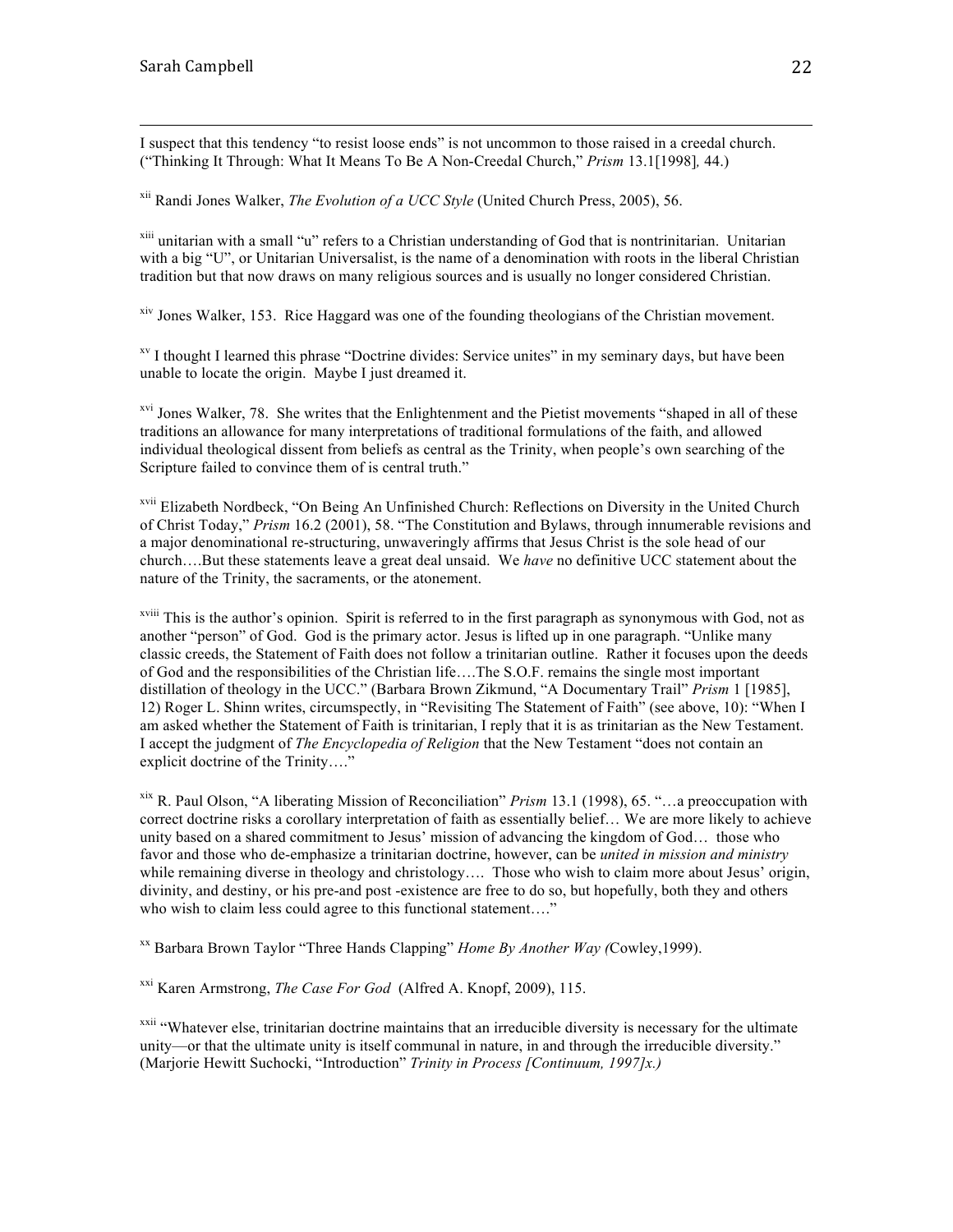xxiii "Many Christians have found they could faithfully develop their Christology and their thoughts of God without any tendency to tritheism." (Cobb, 109)

xxiv Kathleen Norris, "Creeds" *Amazing Grace* (Riverhead Books,1999) 205.

xxv Paul Capetz, *God: A Brief History* (Fortress Press, 2003),147.

 $x$ <sup>xxvi</sup> Ibid., 138

xxvii Lewis Ford, "Contingent Trinitarianism," *Trinity In Process* (Continuum,1997), 54.

xxviii John B. Cobb, Jr. "The Relativization of the Trinity" *Trinity in Process* (Continuum, 1997),6.

xxixIrenaus was concerned that the "true faith" be passed down to future generations. There were so many different Christian beliefs fruiting in the Mediterranean in his time. But how could one determine what was true and what was false? Here's how. The teaching had to originate with the apostles and be transmitted through the generations only by those who are authorized. "It is necessary that every church, that is, the faithful everywhere, should resort to(agree with) this Church, on a account of its pre-eminent authority, in which the apostolical tradition has been preserved continuously by those who exist every where." (Irenaus) Somebody had to do it. So, he came up with the succession list. "Where the fourth and fifth names came from, we cannot tell. Such inventive manipulation, if it happened, would be regarded as spiritual and prophetic, rather than dishonest." (Stuart G. Hall, *Doctrine and Practice in the Early Church*[Eerdmans,1991],59f*)*

xxxJ.N.D. Kelly, *Early Christian Doctrines* (Harper and Brothers,1958), 4.

 $\frac{x}x}$ Ramsay Macmullen claims that there were more than 25,000 deaths in the two and a quarter centuries following Nicea due to creedal controversy. "A great many, but still only a small minority, were clergy, the rest, participants in crowds….The whole matter has been quite ignored." (Macmullen, *Voting About God*  (Yale University Press, 2006),56.

xxxii Armstrong, 174.

xxxiii Hall, 20.

xxxiv Capetz, 29.

xxxv Capetz, 30.

xxxvi Macmullen, 32.

 $x$ <sup>xxxvii</sup> Macmullen, 31. "Consider the questions raised by Arius and his succession. These have appeared, seriously argued by someone of influence at some point in time, in my reading of the primary sources: Is Christ's likeness to the Father the same after incarnation? Is Christ anointed as man or as God? Is Christ begotten as other men, or made? Is God one or two unbegotten beings? Is Christ the Logos? Was Christ created or born?" MacMullen has a list of fifty such questions on pages 30 and 31.

xxxviii Macmullen, 61.

xxxix Kelly, 239.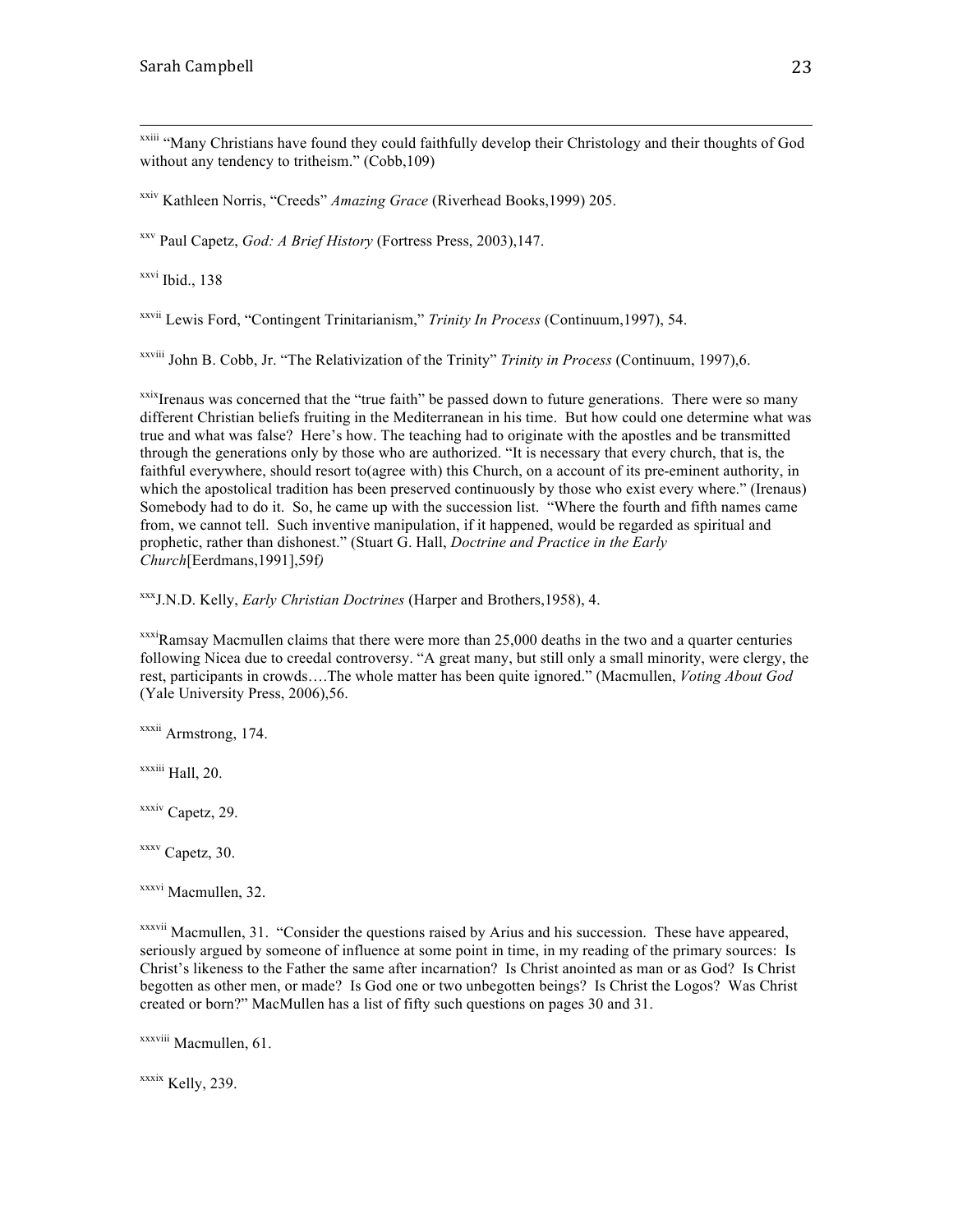$x<sup>1</sup>$  Hall, 240. "A typical example is given by Edwin Hatch, who at the beginning of his Gifford Lectures for 1888 spoke of the contrast between the Nicene Creed and the Sermon on the Mount: '…The question why an ethical sermon stood in the forefront of the teaching of Jesus Christ and a metaphysical creed in the forefront of the Christianity of the fourth century is a problem which claims investigation.'

<sup>xli</sup> Horace Bushnell wrote that "religion has a natural and profound alliance with poetry...The teachings of Christ are mere utterances of truth, not augmentations over it. He gives it forth in living symbols, without definition, without proving it, ever, as the logicians speak, well understanding that truth is that which finds us, to use and admirable expression of Coleridge, and thus enters into us." (Jones Walker, 117.)

xlii<sub>MacMullen, 118.</sub>

xliii MacMullen, 91.

<sup>xliv</sup> Armstrong, ibid. "When Moses asked God who he was Yahweh in effect replied, 'Never mind who I am.' There must be no discussion of God's nature. Eventually Jews would refuse to pronounce the name of Yahweh, as a tacit admission that any attempt to express the divine reality would be so limiting as to be almost blasphemous…. (39) In Islam, theological speculation that results in formulations of abstruse doctrine is dismissed as zannah, self indulgent guesswork about matters that nobody can prove one way another but that makes people quarrelsome and stupidly sectarian….(99) During the tenth century, the Brahmin priests developed the Brahmodya competition, which would become a model of authentic religious discourse. The contestants began by going on a retreat in the forest, where they performed spiritual exercises, such as fasting and breath control, that concentrated their minds and induced a different type of consciousness. Then the contest could begin. Its goal was to find a verbal formula to define the Brahman, in the process pushing language as far as it could go, until it finally broke down and people became vividly aware of the ineffable, the other. The challenger asked an enigmatic question, and his opponent had to reply in a way that was apt but equally inscrutable. The winner was the contestant who reduced his opponents to silence—and in that moment of silence, when language revealed its inadequacy, the Brahman was present; it became manifest only in the stunning realization of the impotence of speech." $(13)$ 

<sup>xlv</sup> We know that the whole process was carefully seen to. "The conciliar proceedings were all taken down verbatim in short hand." But we also know that much was lost. "It should be remembered that the councils met over controversial business; and it is the rule across time that the record of controversies will serve or not at the pleasure of the winners." (Macmullen 7,8.)

xlvi Cox, 4.

xlvii Macmullen, 63.

xlviii MacMullen, 91.

 $x$ lix I don't want to seem callow here, somehow suggesting that this is a minor matter. La-dee-da. Though we in the UCC confess an uneasiness about creeds, still the constitution, among other important documents, expresses the great importance of traditional creeds. "It claims as its own the faith of the historic Church expressed in the ancient creeds…" But still I *am* suggesting that there may be more light and truth to break forth on this matter especially given the plethora of recent scholarship about the varieties of "early Christianities".

<sup>1</sup> In Family Systems Theory "cut off" is always damaging to the entire family system not just to the one cut off. It is always best to work at inclusion and reconciliation. This may mean making discriminating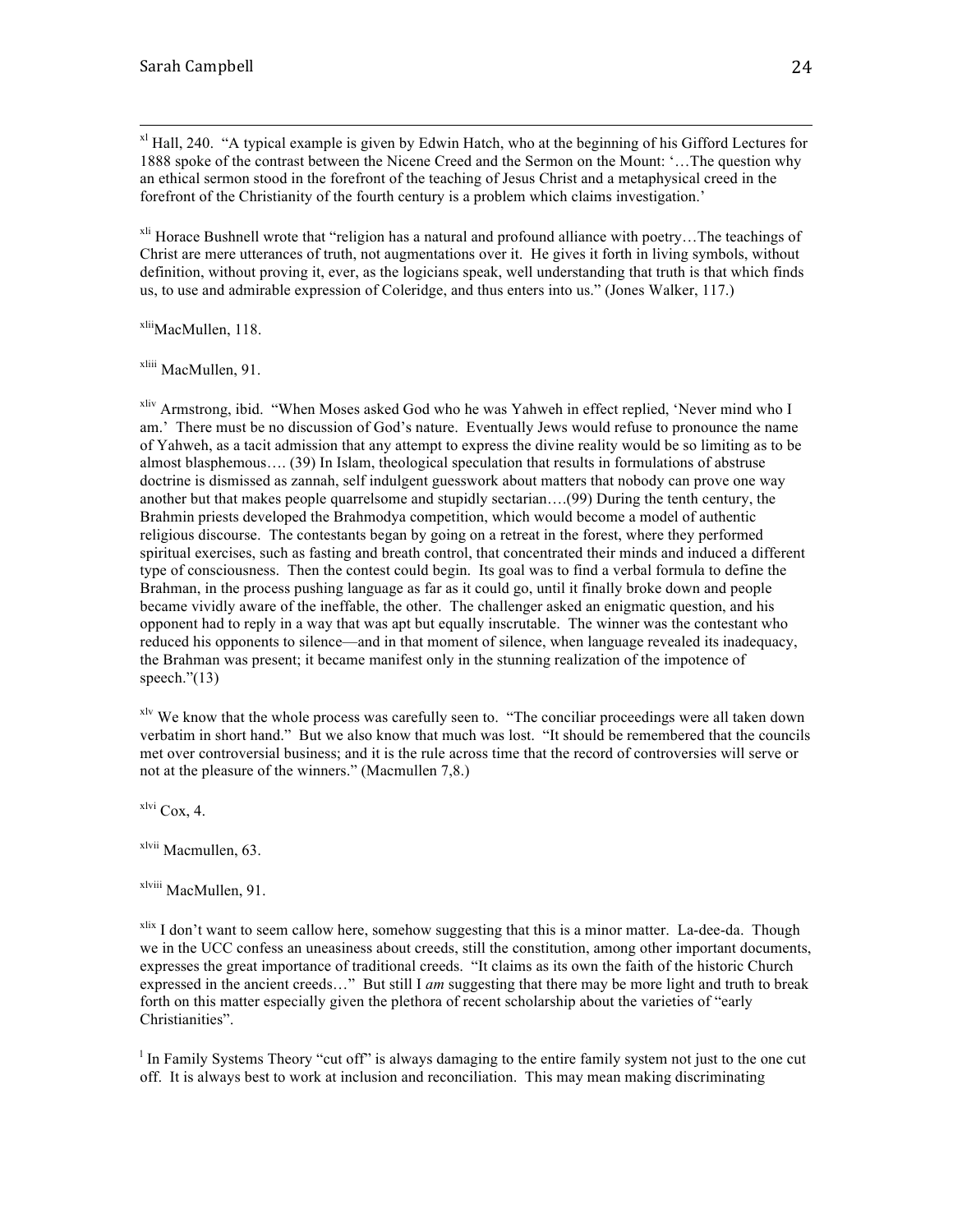judgments about behavior but never about the persons themselves. www.the bowencenter.org/pages/theory.html

<sup>li</sup> Kathleen Norris writes about the diversity that has always been in Christianity. "Church historians such as Margaret Miles point out the 'Christianity is, and historically has been, pluralistic in beliefs, creeds, and liturgical and devotional practices in different geographical settings as well as over the 2,000 years of its existence.' The wonder is that this flexibility and diversity has often been considered more of an embarrassment than celebrated as one of the religion's strengths." ("Trinity", *Amazing Grace* [Riverhead Books,1999] 289.)

<u> 1989 - Andrea Santa Alemania, politika amerikana (h. 1989).</u>

lii MacMullen, 25. "He wishes the Christians of one sect ['Syrians'] to shape theirs in one way, the non-Christians ['Greeks'] in another, the Christians [of another sect, 'Egyptians'] in still a third; and the Syrians themselves, not all in the same way…. No one thinks just like his neighbor, but one man this way, another, that."

 $\frac{\text{liii}}{\text{Cox}}$ , 19.

 $\frac{div}{dx}$  In Esther 4:14, Mordecai challenges the reluctant Esther to recognize how well situated she is and to do what she has the power to do for her people. The UCC came into being as a union "for just such a time as this" in the midst of a world torn apart. Could it be that we came into being "for just such a time as this" again—as a non creedal denomination in this post Constantine Christendom?!

lvRoger L. Shinn, "Doctrinal Freedom and Responsibility in the United Church of Christ", *Prism* 1 (1985), 51.

lvi Martin B. Copenhaver, "United Or Untied? Searching for Sources of Unity in the United Church of Christ" *Prism* ( ), 18.

lvii The origin of this statement is from the poet W.B. Yeats via Clyde Steckel who uses the expression "slouching towards order".

lviii As Team Lead Minister in a 700 member church I am very open to clergy colleagues (Associates, Lily Residents, Interims) whose theology is more creedal than mine. I believe the diversity is good for the church. In new member classes we are explicit about these differences, suggesting that members will hear different theologies from the same pulpit and encouraging them to ask questions and venture their own opinions.

 $\frac{h}{x}$  For example at Nicea it was decided that the ordination of a bishop required the presence of at least three provisional Bishops. The Nicene Council issued twenty canons (rules) dealing with church order. For more information about the Council's canonical decisions see www.pbcc.org/dc/creeds/councils.html.

 $\mu$ <sup>1x</sup> Many Unitarian Universalist churches as well as some churches in the United Church of Christ like Mayflower Community Congregational, UCC in Minneapolis are choosing a structure that is, it is hoped, more fitting to these post modern times. It is the Policy Governance model, derived from Carver's work with non profits but adapted for church use. (www.unityconsulting.org) Mayflower hopes that this structure will allow our congregation's justice work to flow more freely and powerfully.

<sup>1xi</sup> Clyde J. Steckel, *New Ecclesiology and Polity: The United Church of Christ* (Pilgrim Press, 2009).

<sup>lxii</sup> Why is it that there are so many UCC clergy "with standing" who do not regularly attend the Minnesota Annual Conference?